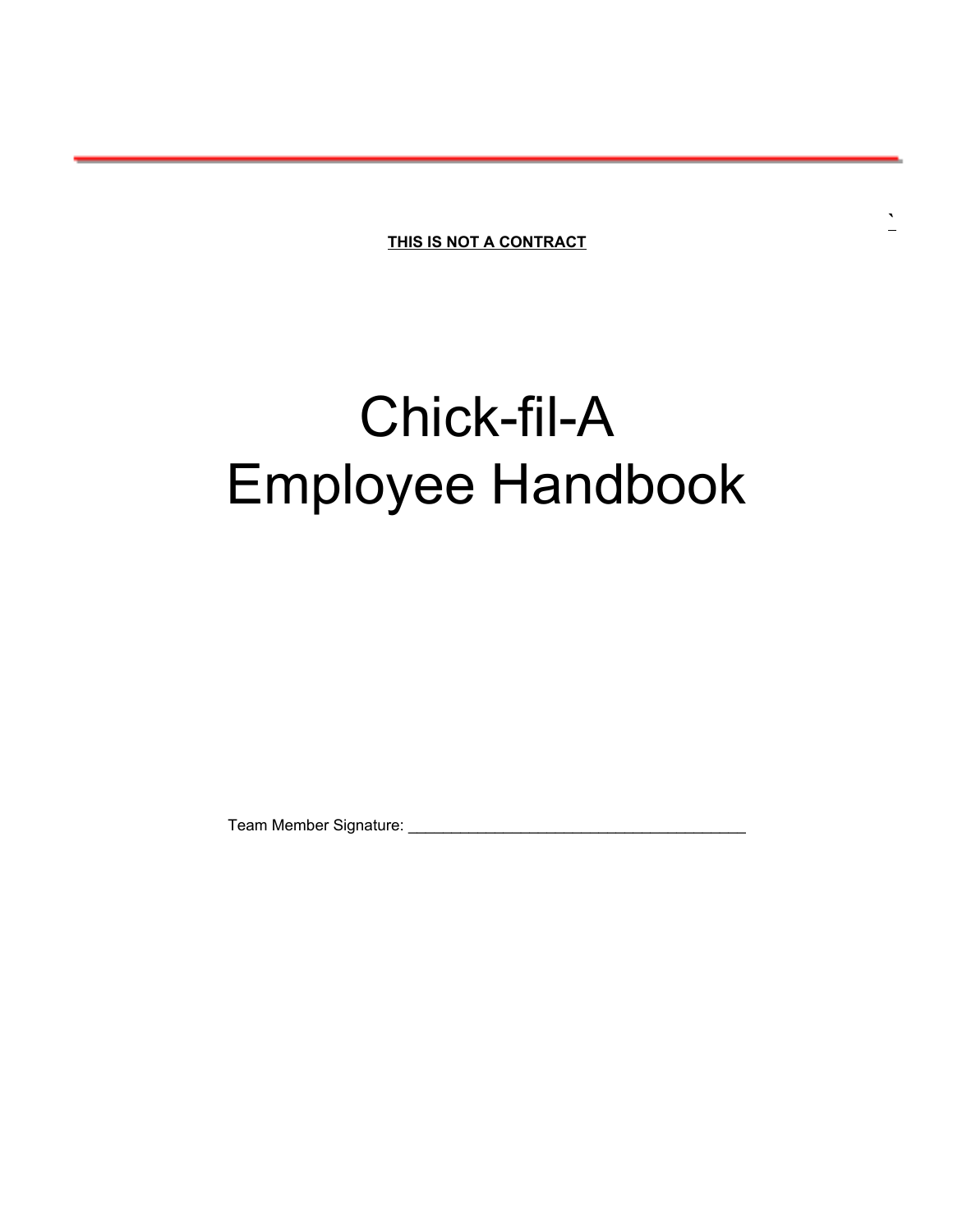# **Employee Handbook Table of Contents**

| POLICIES AND PRACTICES                           | $\mathbf{1}$            |
|--------------------------------------------------|-------------------------|
| <b>Communication Methods:</b>                    | $\mathbf{1}$            |
| Americans with Disabilities (ADA):               | $\mathbf{1}$            |
| <b>Disciplinary Procedures:</b>                  | $\boldsymbol{2}$        |
| Discrimination:                                  | $\boldsymbol{2}$        |
| <b>Electronic and Telephonic Communications:</b> | $\boldsymbol{2}$        |
| <b>Employment At-Will:</b>                       | $\mathbf{3}$            |
| <b>Employment of Relatives:</b>                  | $\mathbf{3}$            |
| <b>Dispute Resolution Procedure:</b>             | $\mathbf{3}$            |
| Harassment:                                      | $\overline{\mathbf{4}}$ |
| Licenses, Certifications and Registrations:      | $\overline{\mathbf{5}}$ |
| <b>Open Door Policy:</b>                         | 5                       |
| <b>Performance Appraisals:</b>                   | 5                       |
| Polygraphs:                                      | 6                       |
| <b>Probationary (Introductory) Period:</b>       | 6                       |
| <b>Separation of Employment:</b>                 | 6                       |
| <b>Termination of Employment:</b>                | 6                       |
| <b>Conduct Standards:</b>                        | $\overline{7}$          |
| <b>Appearance Standards:</b>                     | 8                       |
| <b>Uniforms:</b>                                 | 8                       |
| <b>Grooming:</b>                                 | 8                       |
| Jewelry:<br><b>Additional Standards:</b>         | 9<br>9                  |
| <b>Arrests and Incarcerations:</b>               | 10                      |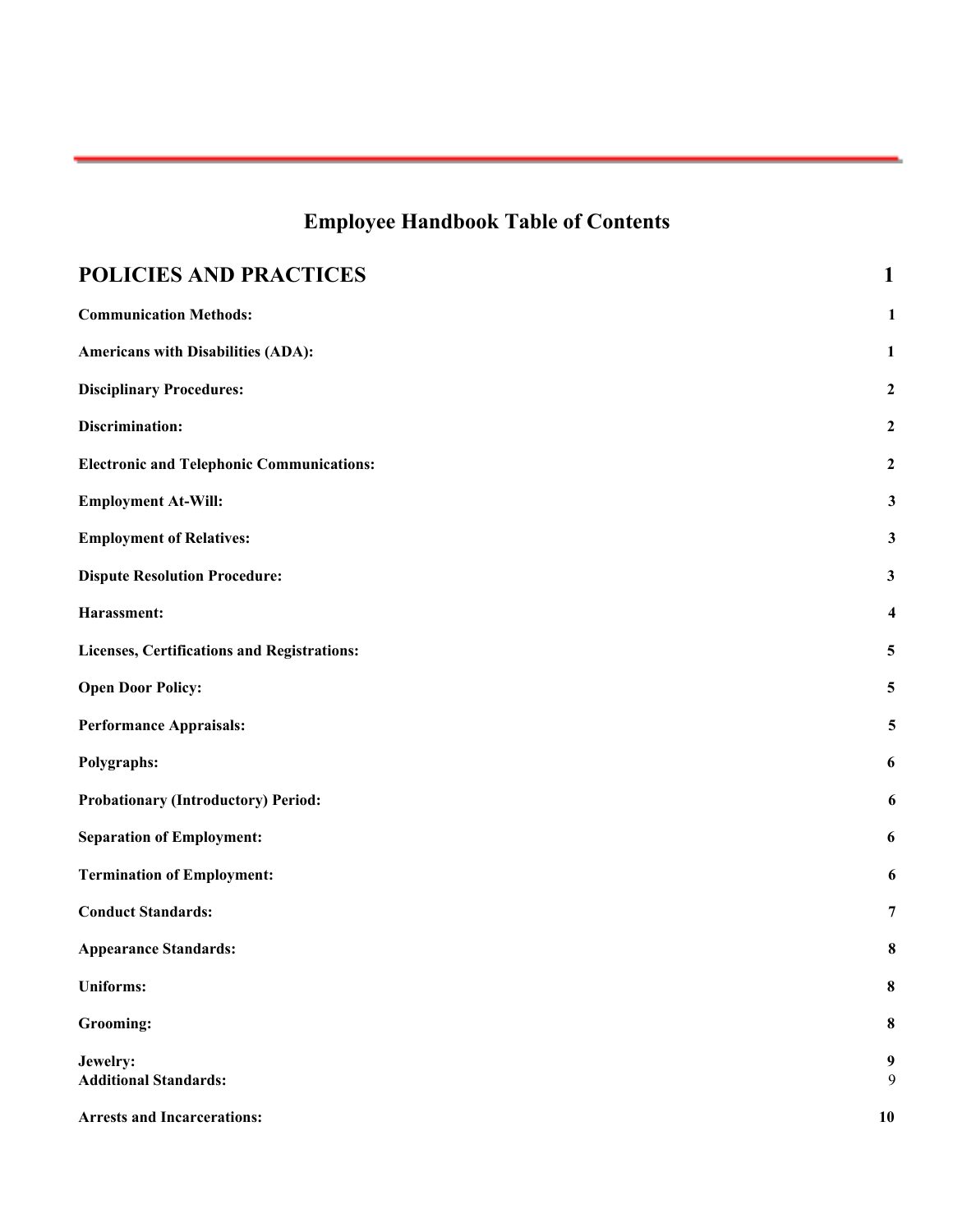| <b>Attendance/Absences from Work:</b>                   | 10 |
|---------------------------------------------------------|----|
| <b>Community and Political Activities:</b>              | 10 |
| <b>Confidentiality of the Store's Business Affairs:</b> | 10 |
| <b>Conflicts of Interest:</b>                           | 11 |
| <b>Customer Relations:</b>                              | 11 |
| <b>Team Member Ethics and Integrity:</b>                | 12 |
| <b>Falsification of Records/Facts:</b>                  | 12 |
| <b>Gratuities, Gifts and Favors:</b>                    | 12 |
| Handguns/Firearms/Weapons:                              | 12 |
| <b>Insubordination:</b>                                 | 12 |
| <b>Misconduct:</b>                                      | 13 |
| <b>Moonlighting/Outside Employment:</b>                 | 13 |
| <b>Outside Activities:</b>                              | 14 |
| Parking:                                                | 14 |
| Personal Telephone Calls & Visits:                      | 14 |
| <b>Solicitation:</b>                                    | 14 |
| <b>Store Assets:</b>                                    | 14 |
| <b>Time Clock/Time Recording Policy:</b>                | 15 |
| <b>Unacceptable Language and Gestures:</b>              | 15 |
| <b>Use of Store Property:</b>                           | 15 |
| <b>SAFETY</b>                                           | 16 |
| <b>Age Restrictive Laws:</b>                            | 16 |
| Alcohol & Drug Policy:                                  | 16 |
| <b>Chemicals and Hazardous Materials:</b>               | 17 |
| Team Member Injury & Illness at Work:                   | 17 |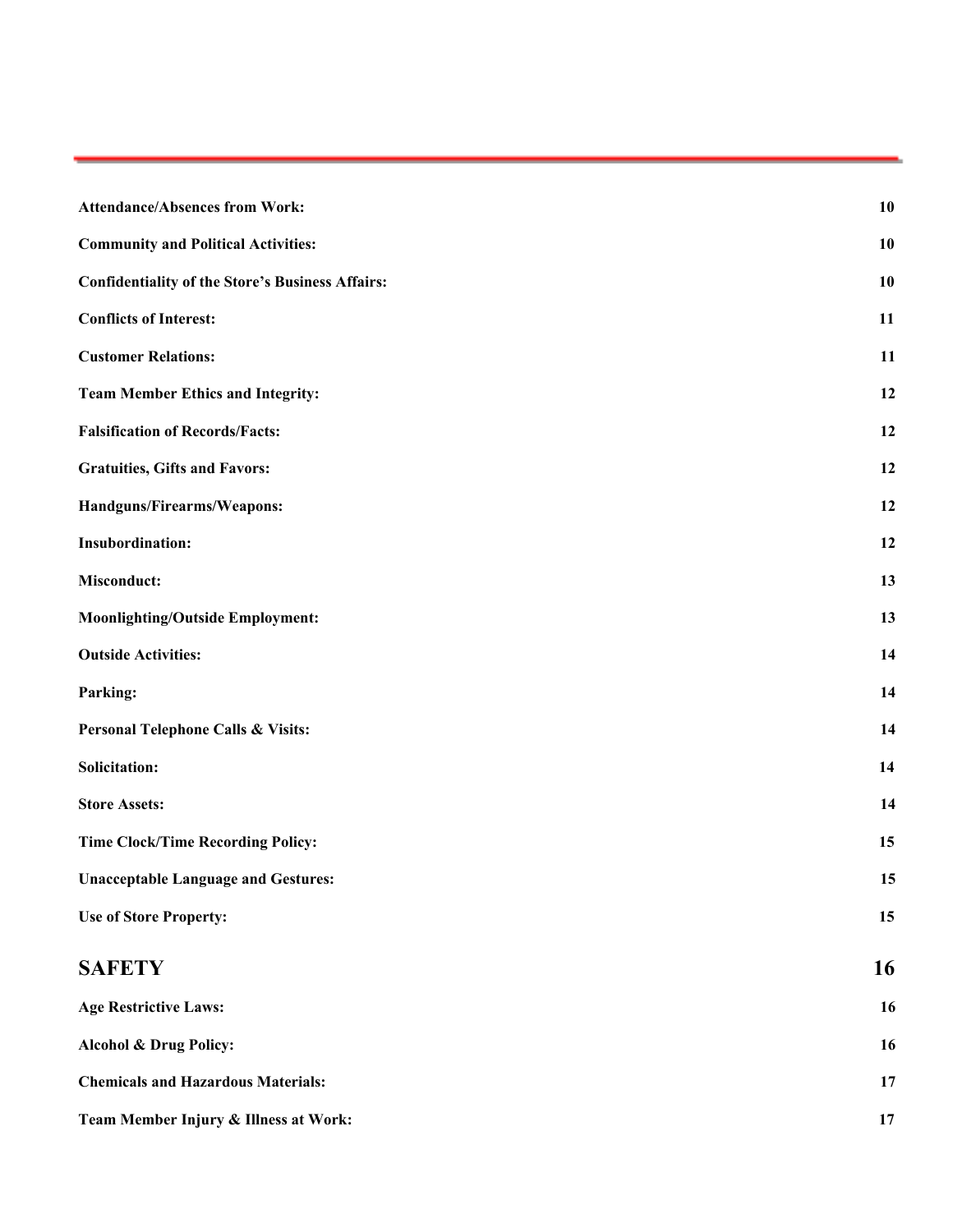<span id="page-3-0"></span>

| <b>Fire Safety:</b>                | 18        |
|------------------------------------|-----------|
| <b>Vehicle Requirements:</b>       | 18        |
| <b>Work Area Safety:</b>           | 18        |
| <b>SECURITY</b>                    | 19        |
| <b>COMPENSATION AND BENEFITS</b>   | 19        |
| <b>Food Discount during Break:</b> | 20        |
| <b>College Scholarship:</b>        | 21        |
| <b>Family Medical Leave Act:</b>   | 21        |
| <b>Health Insurance:</b>           | 21        |
| Holidays:                          | 22        |
| <b>Military Leave:</b>             | 22        |
| Pay Classifications:               | 22        |
| <b>Pay Policies:</b>               | $\bf{22}$ |
| <b>Personnel Records:</b>          | 23        |
| Pay Raises:                        | 23        |
| <b>Uniforms:</b>                   | 24        |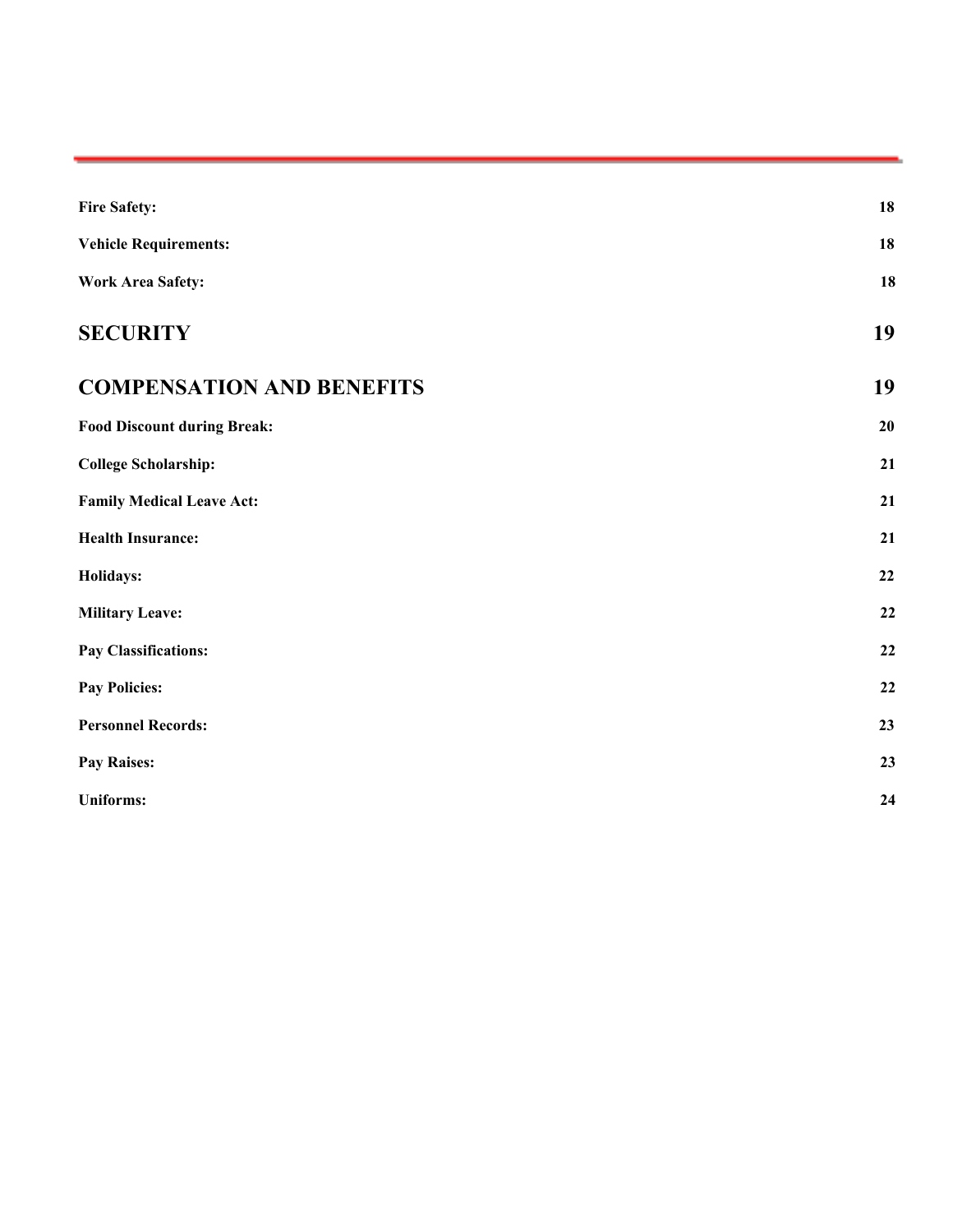## **POLICIES AND PRACTICES**

Chick-fil-A Powdersville maintains an "Open Door Policy". Simply stated, that means we will keep all lines of communication open and provide an atmosphere in which employees (Team Members) may express opinions, problems, complaints, suggestions, or questions in a professional, business-like manner, and expect prompt answers or resolutions without fear of or actual retaliation. We believe that the best way for us to conduct our business is to have open and direct communications with all Team Members without interference from outside, third parties or other non-employed representatives or intermediaries. Therefore, we are against other agents, groups or associations seeking to intervene between the store and our Team Members.

Listed below are some key but not all-inclusive policies and practices which Chick-fil-A Powdersville believes enhance our employer-employee working relations:

## <span id="page-4-0"></span>**Communication Methods:**

Chick-fil-A Powdersville leadership will strive to communicate to you through a variety of mediums because we realize an informed Team Member will be a productive and successful one. Some of the standard ways information important to you may be communicated are as follows:

- Written notices and bulletins
- Store bulletin boards
- Store meetings
- One-on-one discussions/meetings

You should routinely review the bulletin board for new information and notices affecting you and your work.

## <span id="page-4-1"></span>**Americans with Disabilities (ADA):**

Chick-fil-A Powdersville does not discriminate against individuals with physical or mental disabilities with regard to any employment practice, term, condition, or privilege of employment.

In accordance with the Americans with Disabilities Act (ADA), it is the policy of Chick-fil-A to provide equal employment opportunities for qualified individuals who may have a physical or mental disability, but can still perform the essential functions of the job. This may require reasonable accommodation, which we will offer and provide to those individuals protected by the ADA, if the accommodation does not impose an "undue hardship" on Chick-fil-A, other employees, customers, and/or suppliers.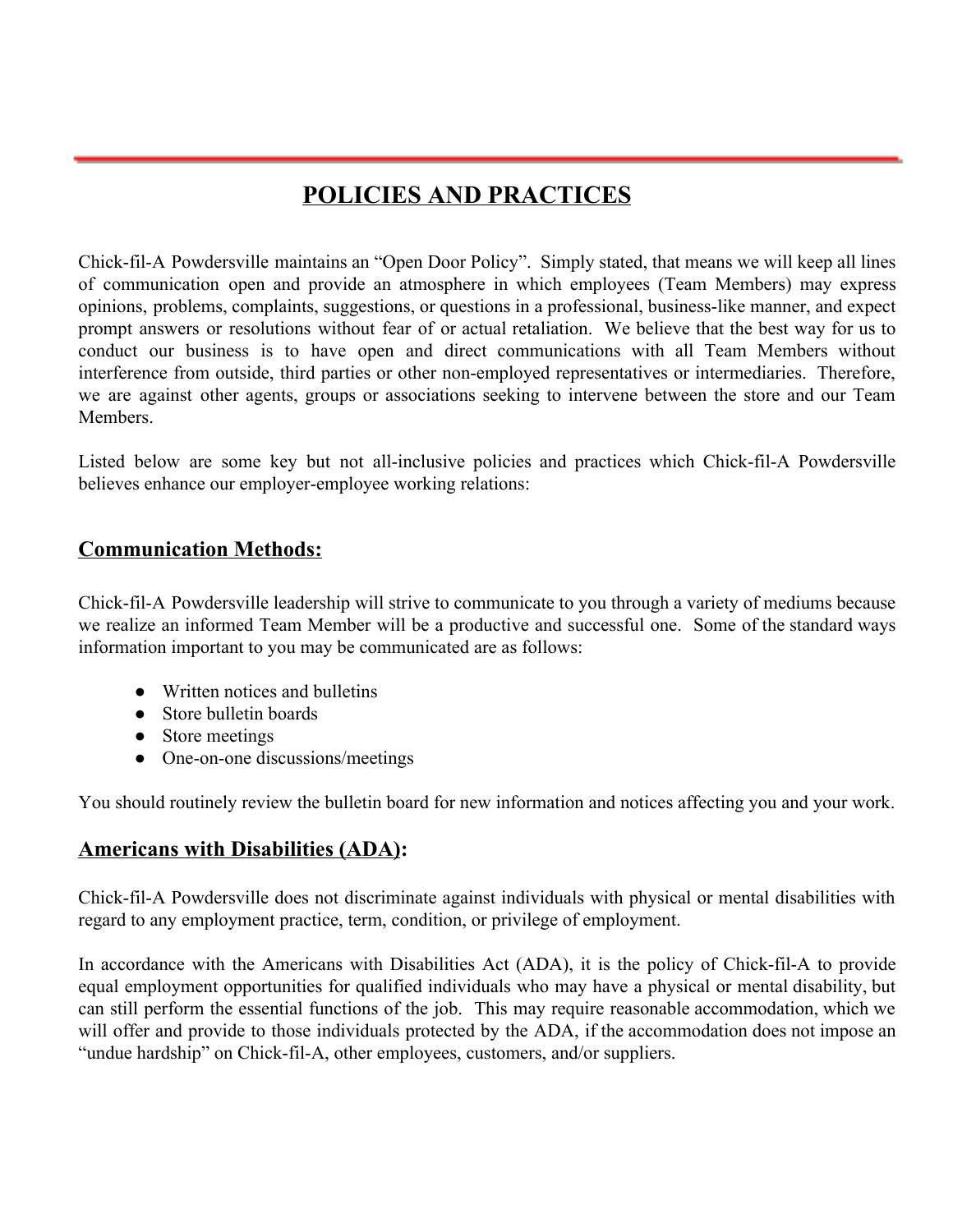## <span id="page-5-0"></span>**Disciplinary Procedures:**

In matters requiring serious disciplinary action taken against a Team Member, the Team Member's immediate supervisor will discuss with the Chief Operating Officer or Owner/Operator facts, documentation, etc. that relate to and/or warrant the recommended action as well as the disciplinary action to be taken. The application of discipline may be a series of progressive steps that gradually increase in severity as employee's progress through the steps. The number of steps may vary, some steps may be repeated and some steps may be skipped depending on the situation involved. Some Team Member infractions i.e. gross insubordination, theft, criminal activity, etc., may warrant immediate suspension or discharge because of the gravity of the situation. The progressive discipline steps are as follows:

- Verbal Counseling/Warning
- Written Warning
- Suspension
- Termination of Employment

## <span id="page-5-1"></span>**Discrimination:**

We believe in providing equal employment opportunities to those who apply for a job with us as well as to you, our Team Members. We will not discriminate in the selection of Team Members when hiring or in promotions, demotions and terminations. The Fair Employment Practice Law states it is unlawful for any employer to fail to hire or to discharge any individual, or otherwise to discriminate against any individual with respect to his/her compensation, terms, conditions, or privileges of employment because of such individual's race, age, disability, color, religion, sex or national origin. Chick-fil-A of Powdersville will not consider the above factors in making personnel selection or employment decisions. Hiring, work assignment, rate of pay, promotion, layoff and recall will be based only on the following factors:

- Skill and Ability
- Productivity
- Quality of Work
- Teamwork
- Attitude
- Satisfactory Conduct
- Length of Service
- Attendance Record

Favoritism because of friendship or family ties is not a consideration for employment or promotion.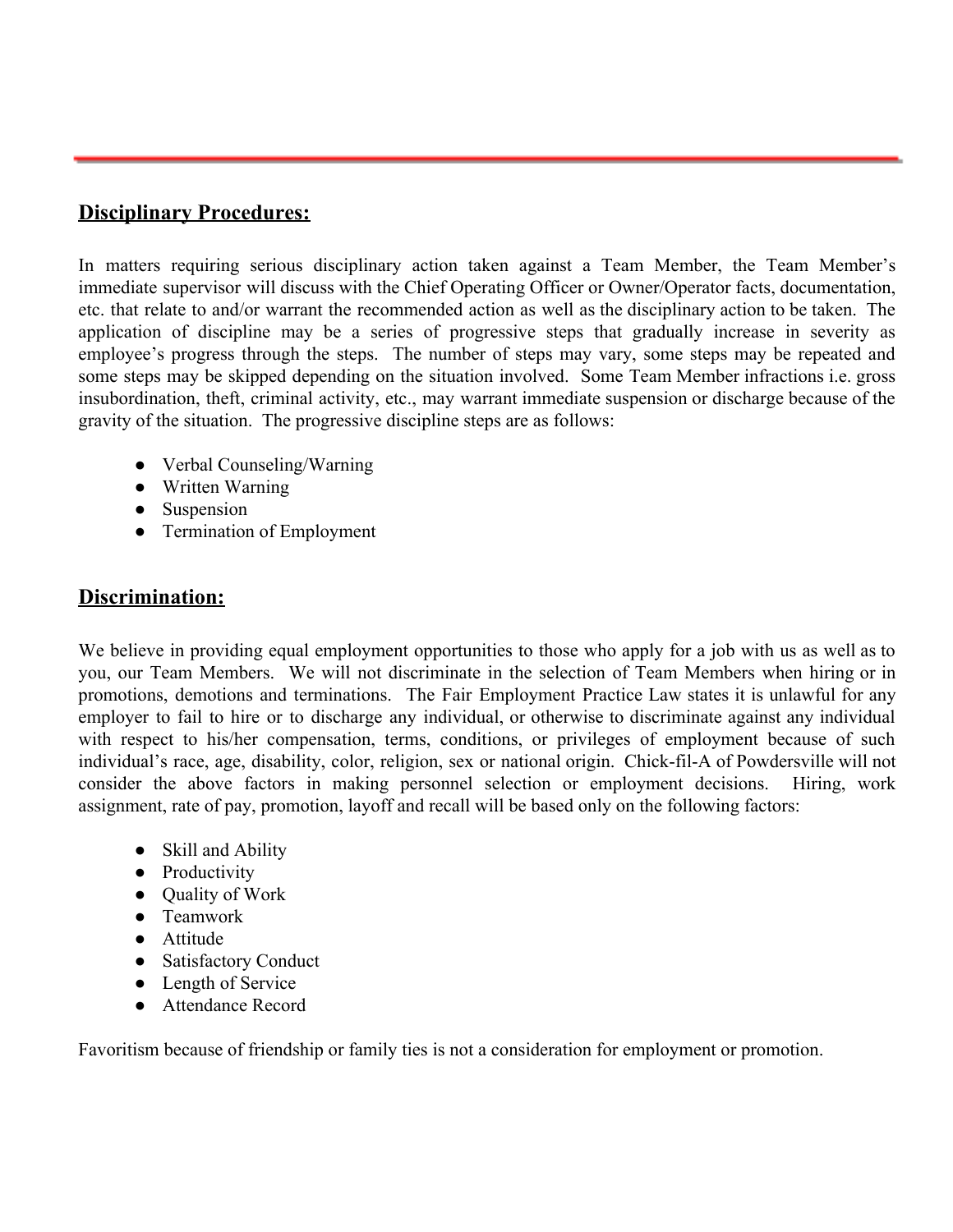## <span id="page-6-0"></span>**Electronic and Telephonic Communications:**

It is the policy of Chick-fil-A Powdersville that electronic and telephonic communications are the sole property of Chick-fil-A. Use of devices and equipment for communication are limited to business purposes. Team Members who use such devices and equipment for personal, non-business reasons are subject to discipline up to and including termination of employment.

There is no right to privacy with respect to your communication and use of company owned software or systems. Chick-fil-A reserves the right to monitor, access and periodically search employee generated documents and databases, as well as any and all communications for appropriate, legitimate business reasons and use. Chick-fil-A reserves the right to override passwords or codes to monitor computer use by any Team Member for legitimate business reasons. All passwords and codes are the property of Chick-fil-A and must be disclosed to Chick-fil-A to facilitate access. Chick-fil-A reserves the right to retain any and all E-mail or other communications for documentation purposes.

Chick-fil-A policy forbids the downloading by any means (from a CD, diskette, file attachment, etc.) of non-approved software of any kind onto store computers.

Store telephones are to be used for store business purposes only, except in cases of personal emergencies.

## <span id="page-6-1"></span>**Employment At-Will:**

It is the policy of Chick-fil-A Powdersville that all Team Members are employed "at-will." That means that Team Members may terminate their employment at any time, for any reason, with or without notice. Likewise, Chick-fil-A may terminate the employment relationship at any time, for any reason, with or without cause or notice, except as otherwise provided by law.

No store representative, other than the Owner/Operator, is authorized to modify this policy for Team Members or enter into any agreement, oral or written, contrary to this policy.

This statement may not be modified by any statements contained in this manual or any other Team Member handbooks, forms, memoranda, or any other materials provided to Team Members or applicants in connection with their employment. None of these documents, whether singly or combined, are to create neither an express or implied contract of employment for a definite period, nor an express or implied contract concerning any terms or conditions of employment. Store policies, procedures and practices with respect to any matter are not to be considered as creating any contractual obligation on the Owner/Operator's part.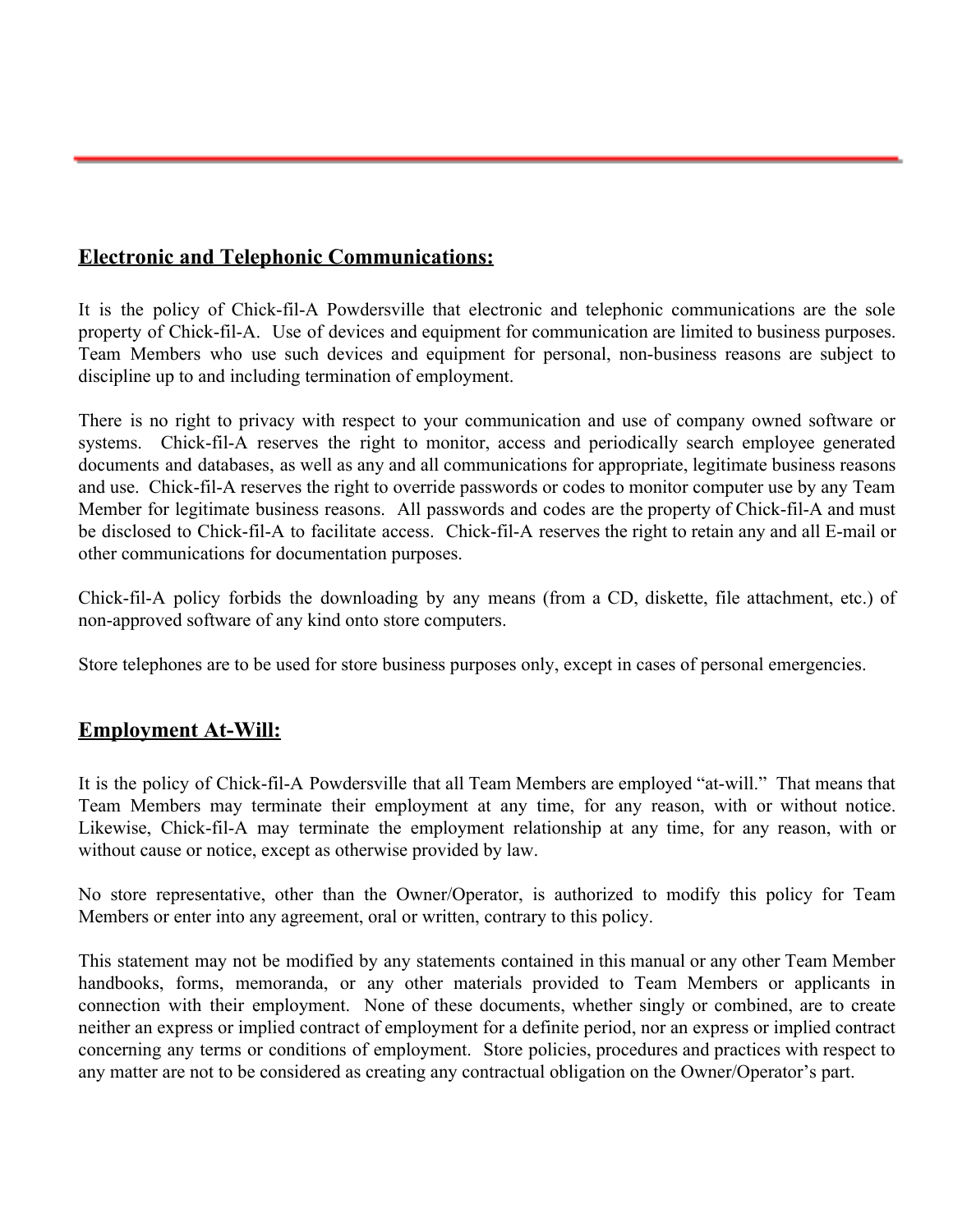Completion of an introductory or probationary period or conferral of regular part-time or full-time status does not change a Team Member's status as an employee at-will or in any way restrict Chick-fil-A's right to terminate a Team Member or to change the terms or conditions of employment.

## <span id="page-7-0"></span>**Employment of Relatives:**

Consideration of a Team Member's relative for employment will be in the same manner we view all applicants for employment – on the basis of their qualifications, all other factors considered in an employment decision and the employment needs of the business.

## <span id="page-7-1"></span>**Dispute Resolution Procedure:**

Chick-fil-A Powdersville is committed to providing the best possible working conditions for its Team Members. In doing so, every attempt will be made to keep the lines of communication open through our open-door-policy and provide an atmosphere in which Team Members may express opinions, suggestions, problems, complaints or ask questions in a business-like manner, and expect prompt answers or resolutions. In addition, Chick-fil-A believes that a fair and expeditious resolution to all employment-related disputes is in the best interest of all involved. In an effort to ensure fair and expeditious resolution of employment disputes, we have established the following procedure:

Step One: In the event a Team Member believes that a condition of employment, a decision, or a policy or benefit affecting him/her is unjust or inequitable, the Team Member should follow the procedure listed below:

Immediately notify his/her immediate supervisor explaining why he/she believes such a condition exists. If the matter is not resolved in a timely manner to the Team Members and supervisor's mutual satisfaction, the Team Member should contact his/her supervisor or their immediate supervisor. Amicable decisions not reached at any of the above levels will be referred to the General Manager or Owner/Operator. If you believe that a supervisor or any member of management has acted inconsistently with this policy, or if you are uncomfortable in discussing your concern with your immediate supervisor, you may by-pass that step one and contact the General Manager or Owner/Operator directly.

Employment related disputes that go beyond the normal lines of communication stated above may be reviewed and resolved through mediation as shown below:

Step Two: Should Step One not resolve the issue, the Team Member can request mediation by a trained mediator. The cost (if any) of the mediator and mediation process will be split equally between the Team Member and Chick-fil-A Powdersville. However, if the Team Member wishes to have the services of an attorney, he/she will bear the full cost of the attorney fees. An impartial mediator should be available through one of the several mediation centers in Texas. Mediation is simply an attempt to bring together two sides of a dispute. Neither party would be bound to agree to a resolution they are not pleased with.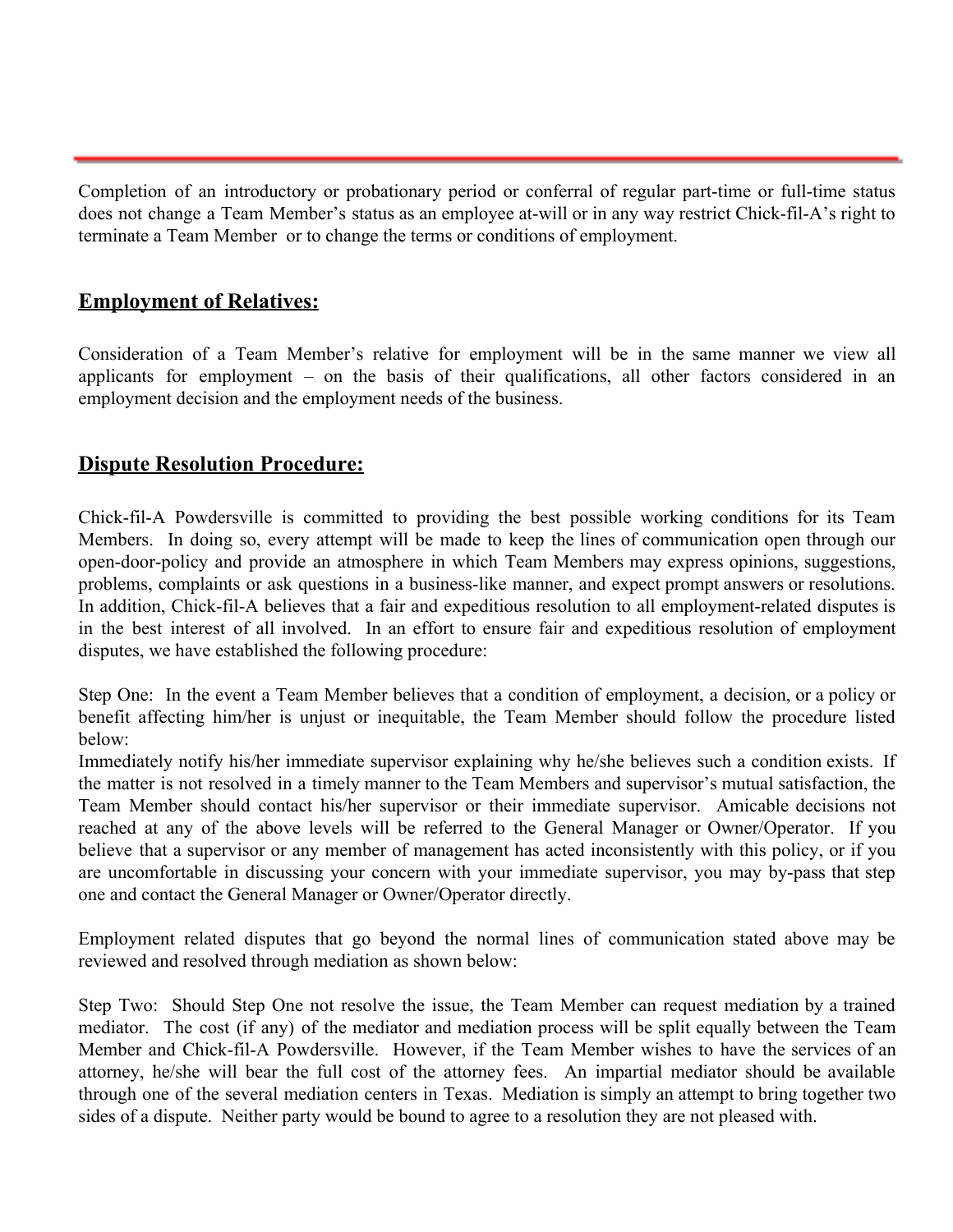Team Members will not be penalized for proper use of this dispute resolution procedure. You may inquire free of retaliation and/or retribution. However, it is not considered proper for an employee to abuse the procedure by raising issues in bad faith or solely for the purposes of harassment, repeatedly raising issues that a reasonable person would judge to have no merit, or by passing the normal chain of command without a valid reason as stated above.

Implementation of the dispute resolution procedure by a Team Member does not limit the right of management to proceed with any disciplinary action which is not in retaliation for the use of the dispute resolution procedure. Nothing contained herein changes the fact that Team Members of Chick-fil-A Powdersville are still Employees At-Will.

At the time of employment, all Team members agree in writing to binding arbitration as a condition of employment. In the event that a problem is not resolved per the above stated procedures, and the Team Member seeks legal redress, Chick-fil-A Powdersville reserves the right to require resolution of such problems through binding arbitration.

## <span id="page-8-0"></span>**Harassment:**

It is the policy of Chick-fil-A Powdersville to promote a productive work environment and to not tolerate verbal or physical conduct which harasses, disrupts, or interferes with another's work performance or which creates an intimidating, offensive, or hostile environment. No form of harassment will be tolerated and special attention is called to the prohibition of sexual harassment as explained below:

Sexual harassment is recognized as a type of sex discrimination prohibited by The Civil Rights Act of 1964 (Title Vll). The Equal Employment Opportunity Commission (EEOC) is responsible for enforcing Title Vll and clarifies sexual harassment as follows:

- Submission to such conduct is an implied or express condition of employment;
- Submission to or rejection of such conduct is a basis for employment decisions regarding the employee; or
- Such conduct interferes substantially with the employee's work performance or creates an intimidating, hostile, or offensive working environment.

A Team Member who believes that a supervisor's, another employee's, or a non-employee's actions or words constitute harassment (sexual or otherwise) has a responsibility to report the situation immediately to your Supervisor or Owner/Operator. All complaints of harassment will be investigated promptly and in an impartial and confidential manner. If the investigation reveals that harassment exists as reported, the appropriate disciplinary action up to and including termination of employment will be taken. Team Members who are sincere in reporting what they consider to be harassment are fulfilling their responsibility and will not be penalized for doing so.

## <span id="page-8-1"></span>**Licenses, Certifications and Registrations:**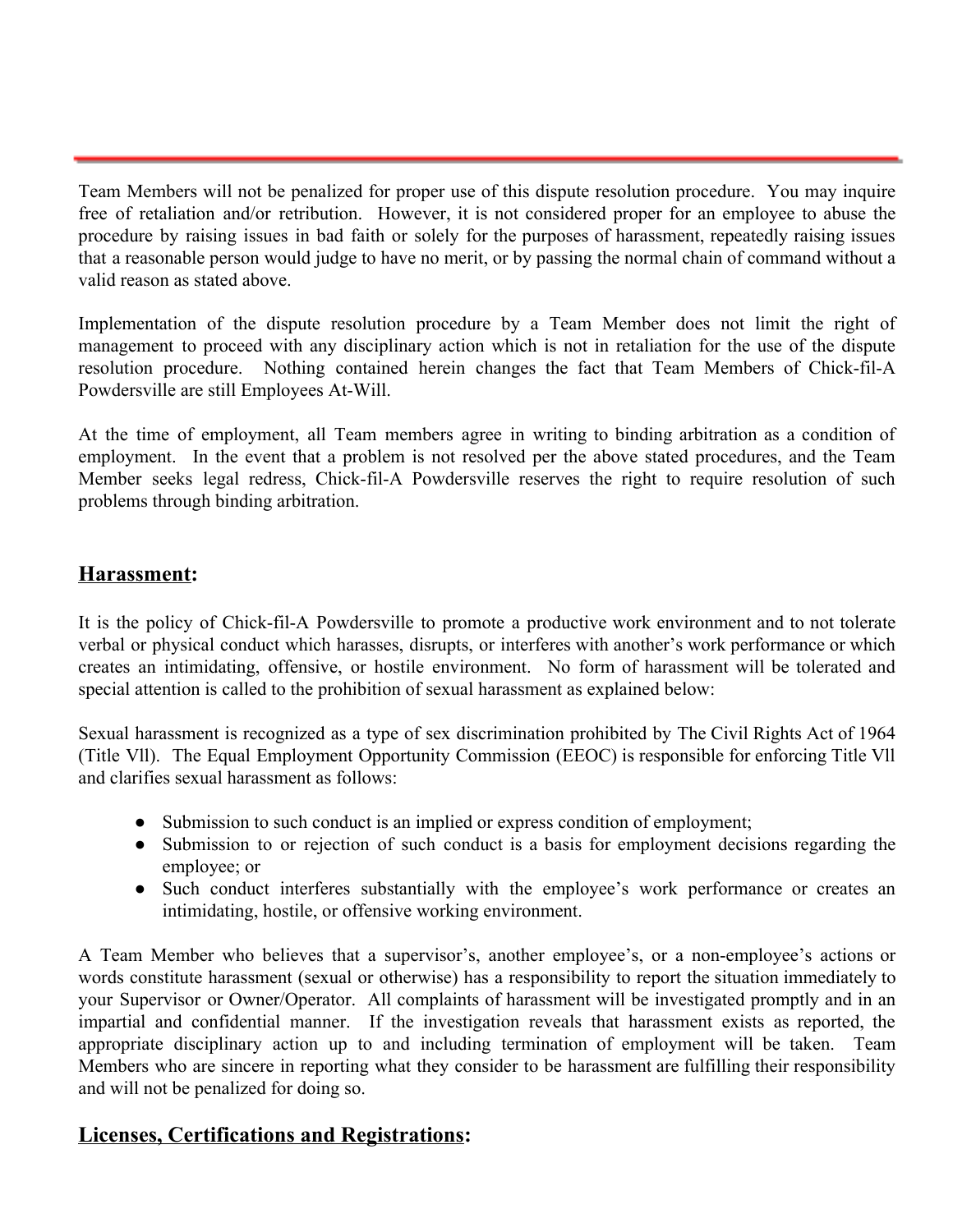Some jobs may require a specific license, certification or registration as a condition of continued employment and/or being able legally and ethically to perform the job. It is the Team Member's responsibility to maintain any current license, certification and registration required by the job. Failure to maintain currency and validity will result in reassignment or termination of employment.

## <span id="page-9-0"></span>**Open Door Policy:**

An "Open Door Policy" reflects the concept that your supervisor and management are accessible to discuss issues or concerns you may have. Should you have a personal or business need to discuss with us, please feel free to do so. We want a full, productive and healthy relationship for you to enjoy here. Therefore, if we can assist you, please approach us and let us have the opportunity to help you. We cannot answer a question or solve a problem if we do not know about it.

As part of our overall Team Member communications program, management provides an employee "mailbox" outside of the store office. This mailbox will remain locked at all times with only the Owner/Operator having access to its contents. This communication source is to be used when a Team Member has a concern which has not been resolved through the normal chain of command or when anonymity is desired. Team Members may choose to remain anonymous when placing information in the mailbox by typing your message, by having someone else write your message, by leaving your message unsigned, etc. Team Members who leave their name and wish to receive a response will receive a response from the Owner/Operator in as timely a manner as possible.

## <span id="page-9-1"></span>**Performance Appraisals:**

In order to communicate to you the progress you have made in fulfilling our business expectations, your immediate supervisor and/or Owner/Operator will routinely evaluate your performance. As a new Team Member, management will personally discuss your progress in a performance review at the following intervals:

- At the end of the "Probationary Period" (90 days after initial hire) of employment
- After 6 months of employment, or
- After 1 year of employment, and annually thereafter

We feel these reviews are important because they will assist you in becoming a better Team Member by understanding how much progress you have made, in what areas you need improvement, and goals you can strive for in the future.

No Team Member will be eligible for a pay increase if an unacceptable performance review is given. An unacceptable performance review will require additional reviews a minimum of every 60-90 days until the review is acceptable or until the Team member's employment is terminated. Failure to achieve and maintain acceptable reviews could require a progressive discipline procedure which might include written warning, suspension and/or termination. Acceptable performance by all Team Members is expected.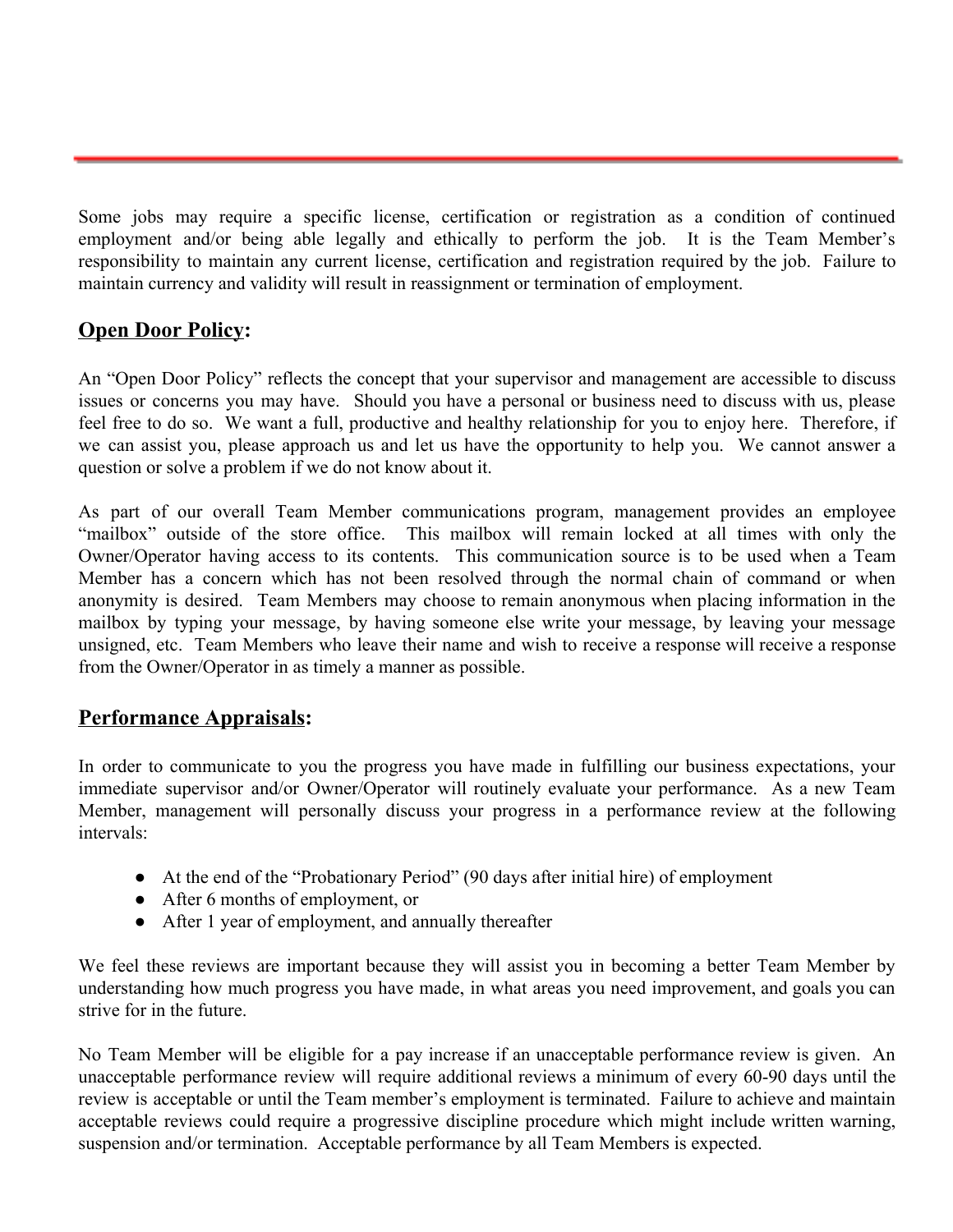## <span id="page-10-0"></span>**Polygraphs:**

It is the policy of Chick-fil-A Powdersville to not require applicants to take a polygraph test for pre-employment screening. However, during the course of employment, the Employee Polygraph Protection Act permits polygraph testing, subject to restrictions, of employees reasonably suspected of involvement in a workplace incident (theft, embezzlement, etc,) that resulted in economic loss to the employer. In the event any employee is asked to take a polygraph test, she/he will be given information regarding her/his rights and the necessary details of the terms, conditions and regulations as defined and in accordance with the Employee Polygraph Protection Act.

## <span id="page-10-1"></span>**Probationary (Introductory) Period:**

New Team Members are in an "introductory" period of employment up to their first 90 days on the job. The introductory period is a trial period for Team Members and their supervisors to determine suitability and interest in the work. During this period every reasonable effort is made to train Team Members in their job functions and responsibilities and provide Team Members with the understanding of our policies, procedures and expectations.

The introductory period, or completion of the introductory period, does not constitute a guarantee of employment. As stipulated under "Employment At-Will", either party may terminate employment at any time with or without notice.

## <span id="page-10-2"></span>**Separation of Employment:**

I understand that upon separation from employment, Chick-fil-A Powdersville is authorized to release information from my personnel records requested for the purposes of investigation into my employment with the store. Chick-fil-A Powdersville is hereby released from any and all liability which may result from furnishing such information.

## <span id="page-10-3"></span>**Termination of Employment:**

Termination of employment may be by resignation of Team Member or release of the Team Member by management. As stated previously, employment is by mutual consent. As an employment-at-will employer, Chick-fil-A Powdersville recognizes that you, the employee, or we, the employer, may terminate the employment relationship at any time with or without cause.

Resignation in good standing requires that the Team Member provide appropriate, written, advance notice to her/his immediate Supervisor or Owner/Operator. The length of notice should incorporate the following considerations:

• Notice commensurate with the Team Member's job position, duties and responsibilities;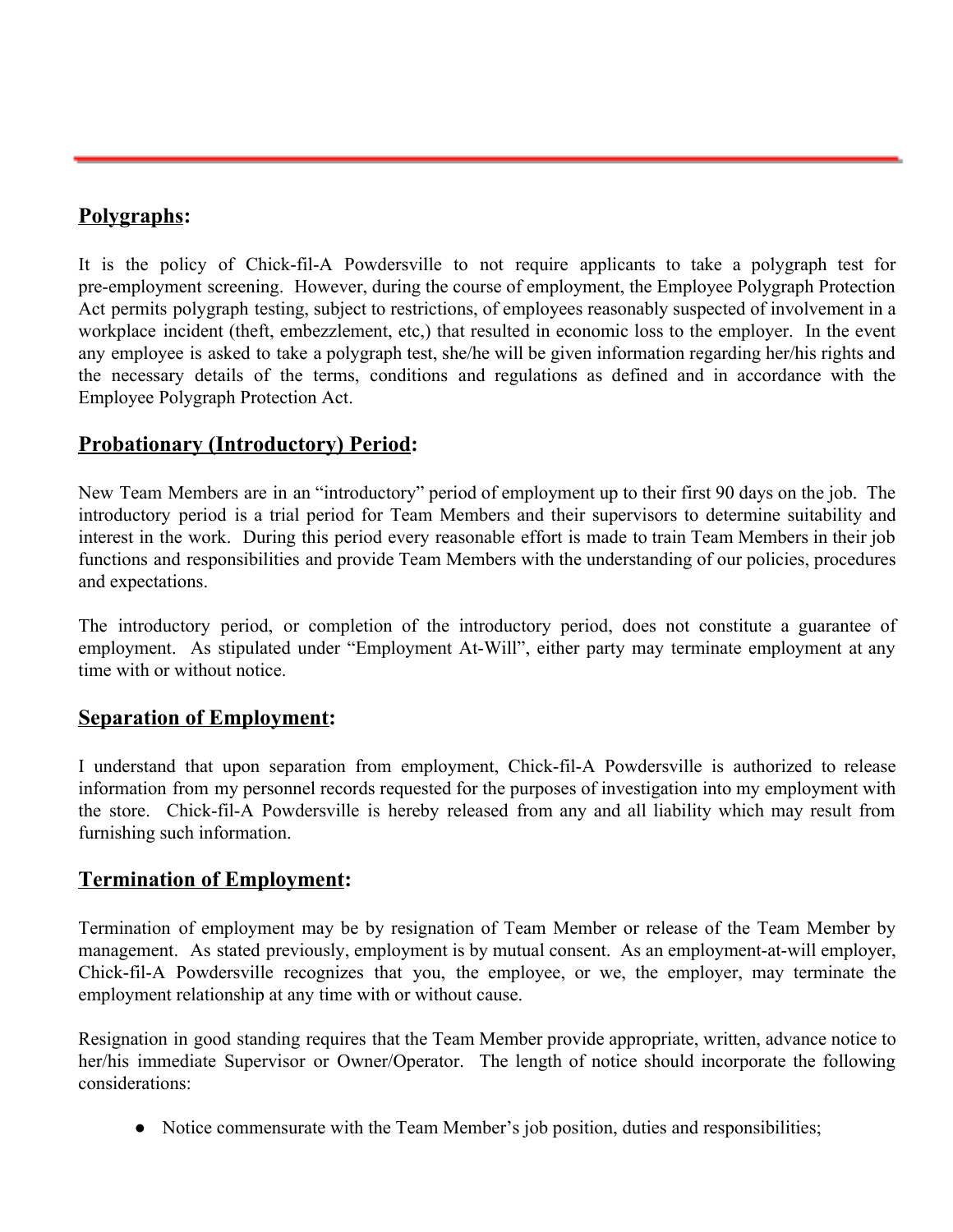• Sufficient opportunity and time to be replaced by the supervisor or management to avoid hardship for the employer.

If a Team Member gives satisfactory notice of his/her intent to separate employment, the notice will be honored in its entirety up to two weeks of employment. However, the Team Member must be on the job to receive compensation and accrued benefits. If a Team Member leaves his/her employment for any reason before the end of the written notice, all compensation and benefits will cease on the last day worked. Note: If two weeks notice is not given by the Team member then management reserves the right to deduct Chick-fil-A's cost of uniform(s) purchased at the time of hire. Management reserves the right to re-assign a Team Member during the notice period.

At the time of termination of employment all store property and materials (keys, documents, uniforms, etc.) must be returned to the Team Members Supervisor or to the Owner/Operator. Failure to return any of the required store property and materials will constitute the separated Team Member's permission for the operator to withhold fair replacement costs for the items from the separated Team Member's final paycheck. Any payment of replacement costs is not a condition in lieu of returning any required items.

## <span id="page-11-0"></span>**Conduct Standards:**

We fully support all regulations intended for the health, safety and benefit of our Customers and Team Members. Therefore, it is necessary to establish and enforce general conduct requirements that you must comply with, that assure our compliance and assure efficient operation of the store.

- Team Members must comply with applicable federal, state and local Health, Safety and Security regulations. This includes all store regulations, policies and procedures.
- As representatives of Chick-fil-A, Team Members are expected to conduct themselves in a positive and professional manner.
- Any conduct which interferes with operations, discredits the store, or is offensive to customers or fellow Team Members will not be tolerated.
- It your responsibility to stay informed about your work schedule and be at your work station, ready for work at your assigned starting time.
- You must give as much advanced notice as possible whenever you will be late or absent. This will allow us the necessary time to find a replacement.
- It is a requirement that you report any injuries or unsafe conditions immediately to your manager.
- Maintain a work station and work area that is clean and orderly.
- Refrain from behavior or conduct that may be deemed inappropriate, offensive or undesirable or which is contrary to the store's customers or fellow Team member's best interest.
- Perform all assigned duties efficiently, timely and in accordance with store standards.
- Immediately report to management any suspicious, unethical or illegal conduct by anyone in or on the store property.
- For the safety and health of everyone, smoking, use of any tobacco items, drinking or possession of alcoholic or illegal drugs is strictly prohibited at any time on Chick-fil-A's property.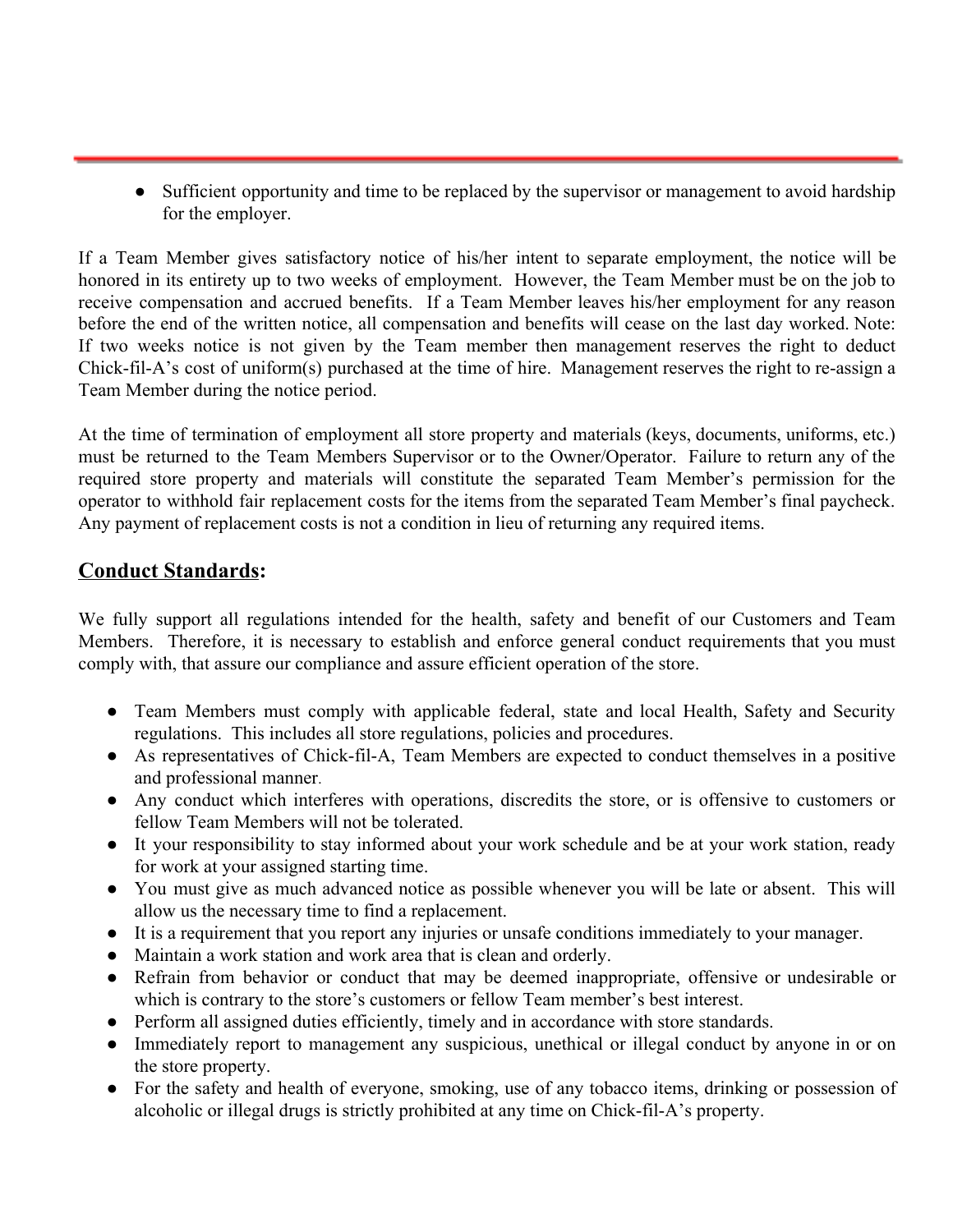## <span id="page-12-0"></span>**Appearance Standards:**

Chick-fil-A has a positive image and reputation that we will maintain here at this store. When customers mention the appearance of a Chick-fil-A store, they are also talking about our employees, their uniforms and their grooming. The image we want to maintain is an important combination of attractive clothing and good grooming.

Remember that the customer is our "boss". If we are displeasing to our customers, they may not return. Without them, there is no business. For this reason, anything that could be considered offensive, distracting, or not in the best interest of Chick-fil-A will not be permitted. Failure of a Team Member to adhere to these or any subsequently established or modified standards will result in disciplinary action up to and including termination of employment. The Managers, General Manager and/or Owner/Operator will decide what is considered inappropriate appearance. In most situations you will not be permitted to work (unless assigned to another work assignment) if you come to work inappropriately attired. Any work time missed, due to failure to comply with the dress policy, will not be paid time.

The appearance and guidelines stated address the majority of circumstances. However, this policy is not all-inclusive. There may be situations that will require management to make appropriate judgments concerning an employee's specific dress and appearance not listed.

## <span id="page-12-1"></span>**Uniforms:**

- All uniforms must be from suppliers specified by local Chick-fil-A management and fit properly, be clean, pressed, and in good condition.
- Team Members must be professional in their dealings with all others.
- Name badges are important and **required on all** Team Members
- Polo shirts must be worn with at least the bottom button buttoned.
- Chick-fil-A hats/visors are not required and will not be worn.
- When a Chick-fil-A jacket/sweater is worn, the name badge must be worn on the outside of the jacket.
- T-shirts must be worn with men's Team Leader dress shirt.
- Uniform pants must fit properly and must be hemmed (cuffed and/or pegged pants are not acceptable).
- Uniform shirts must be tucked in.
- Uniform belt must be trimmed so that the end does not hang below the beltline.Shoes must be leather or man-made (non-cloth) uppers (navy/black/dark brown) with slip-resistant rubber soles. Shoes must be purchased from Shoes for Crews. Also, navy, black or dark brown non-cloth shoes must be worn during working hours.
- Women must wear dark socks or hose.
- Men must wear dark socks.
- Mock turtlenecks can only be worn under polo shirts.

Refer to Uniform Guideline addendum for further stipulations and details.

## <span id="page-12-2"></span>**Grooming:**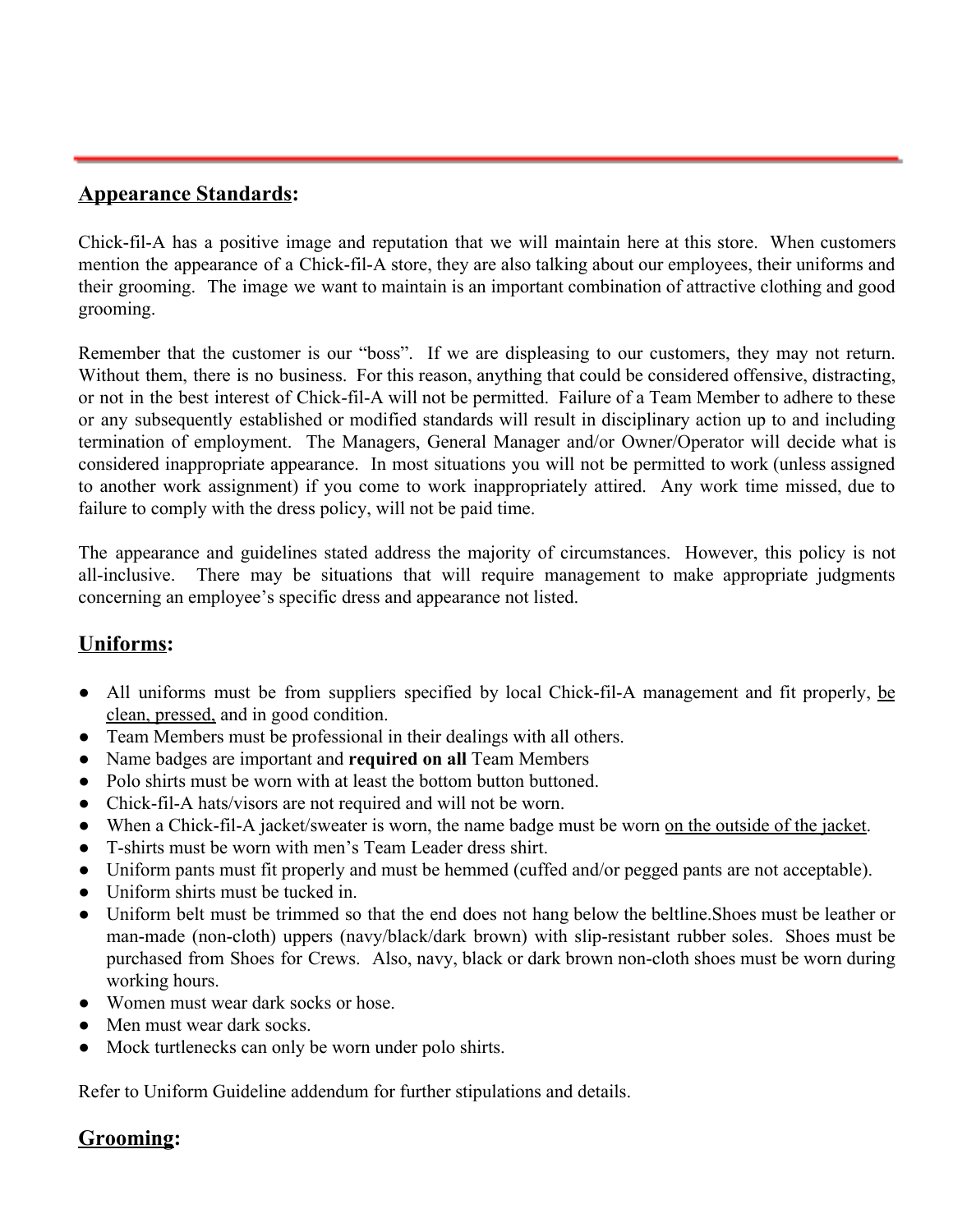- Hair must be clean and worn in good taste—subject to leadership's assessment.
- Women: Hair that falls around a Team Member's face must be tied back.
- Men: Hair must not be below mid-point of collar.
- Facial hair other than a neatly trimmed mustache is unacceptable.
- Hair and nails must comply with local health requirements.
- Fingernail polish and makeup must be worn in good taste.
- Nails must be clean and trimmed.

## <span id="page-13-0"></span>**Jewelry:**

- Jewelry must be modest in appearance and worn in good taste.
- Earrings on men Team Members are not acceptable.
- Dangling earrings, including hoops, are not acceptable.
- Two sets of earrings can be worn in the lower lobe of the ear for Front Cashiers and three for **Team Members working in the kitchen.**

## <span id="page-13-1"></span>**Additional Standards:**

- General Your attire must be clean, neat and professional at all times.
- Footwear Shoelaces must remain tied at all times. No open toed shoes or sandals are permitted.
- Head Wear If required, hats/visors must be worn level with bill facing forward.
- Nametags Nametags will contain only approved information. Wearing nametags of other Team Members is prohibited. Nametags must be worn on the right side of the shirt/blouse, chest level, correct side up and level. Non-approved pins or adornments are prohibited.
- Hair Hair must be neatly combed and arranged. Any extreme look, such as shaving the head or eyebrows, spikes, mohawks, etc., is not permitted. Extremes in dying, bleaching or tinting of your hair is not permitted.
- Facial Hair Men must remain clean-shaven, except for a neatly trimmed mustache. Mustache hair may be no longer than ½ inch. Extreme-looking sideburns are prohibited.
- Make-up Women wearing make-up should apply it so as to present a natural, fresh appearance. Excessive or extremes in make-up are not permitted. This includes the application of blush, eye make-up, lipstick and perfumes.
- Jewelry Small rings, class rings, wedding sets, earrings, bracelets, and a wristwatch are permitted. Rings and bracelets are limited to a total of one each on each hand/arm. Visible body earrings/piercings are not permitted. Earrings must be worn in matching pairs. The shape and design of earrings must be in good taste. Earrings must be smaller than a quarter. Earrings on men Team Members are not acceptable. Necklaces must be kept tucked inside your shirt or blouse at all times.
- Sunglasses Sunglasses are a hindrance to good interpersonal communication with our customers. It is important that the customers can see your eyes. Any glasses with coated lenses that prevent customers from seeing your eyes are not acceptable.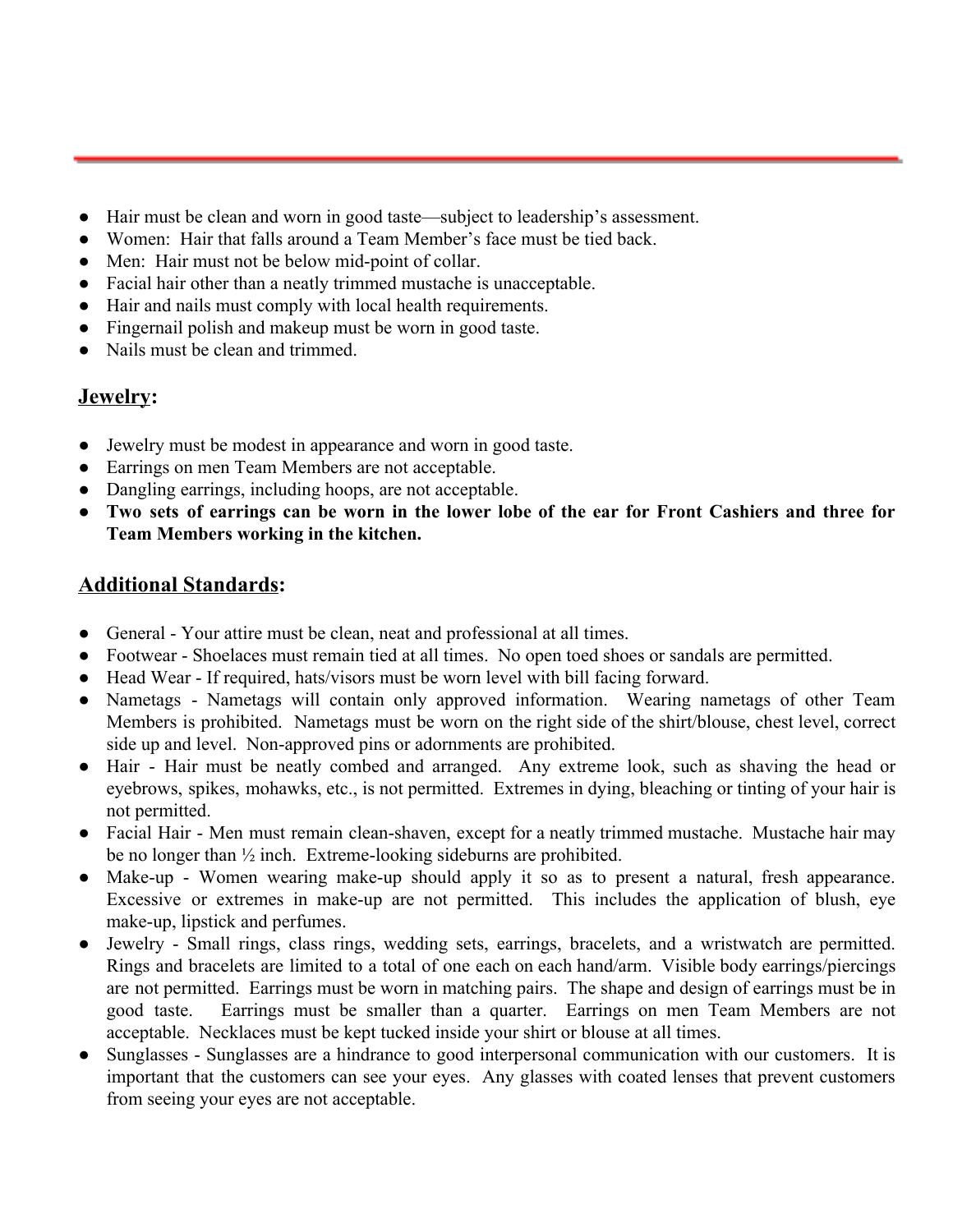- General Hygiene Bathing before you come to work makes it more pleasant for everyone. Personal hygiene preparation for work also includes brushing your teeth, combing your hair neatly and using a body deodorant. A light perfume or cologne is permitted.
- Fingernails No extreme fingernail polish may be worn. Fingernails must remain clean (on top and underneath) and trimmed at all times. Fingernails may be no longer than  $\frac{3}{4}$  inch in length.
- All Team Members must comply with all federal, state and local Health & Safety Department requirements.

## <span id="page-14-0"></span>**Arrests and Incarcerations:**

It will be the right of management, in their judgment, to respond to any Team Member being arrested and/or incarcerated. Depending on the offense and the possible negative impact on the store's position in the community, management reserves the right to apply the disciplinary process as it deems proper.

## <span id="page-14-1"></span>**Attendance/Absences from Work:**

Chick-fil-A Powdersville requires all Team Members to report for work on time as scheduled and to work all scheduled hours and any required overtime. Tardiness and poor attendance disrupt the workflow, inconvenience co-workers, and affect customer service. Attendance records are part of your permanent personnel record/file. Unauthorized absences or tardiness will result in disciplinary action up to and including termination.

Each Team Member is scheduled for definite hours of work. These will be communicated to you in advance of your scheduled time of work. To make changes in the schedule, or if you know of personal needs prior to completion of the schedule, you are expected to let your supervisor know as early as possible. Attempts will be made to accommodate you but no guarantees will be made. The needs of our customers and business have priority.

Team Members are expected to report to work during inclement weather conditions unless the Owner/Operator or supervisor declares an emergency closing or possible changes in your report time.

Team Members must obtain permission from supervision when they have a need to leave store premises during normal working hours. Team Members who are absent from work for non-emergency reasons without giving proper notice will be considered as having voluntarily quit.

Refer to Absentee Addendum for further clarification.

## <span id="page-14-2"></span>**Community and Political Activities:**

Chick-fil-A Powdersville encourages Team Members to participate in community service affairs of charitable, educational, religious, and civic organizations, provided Team Member participation in community activities does not adversely affect the Team Member's job performance; is detrimental to the store's interest; or places the Team Member in the position of serving conflicting interests. Time spent on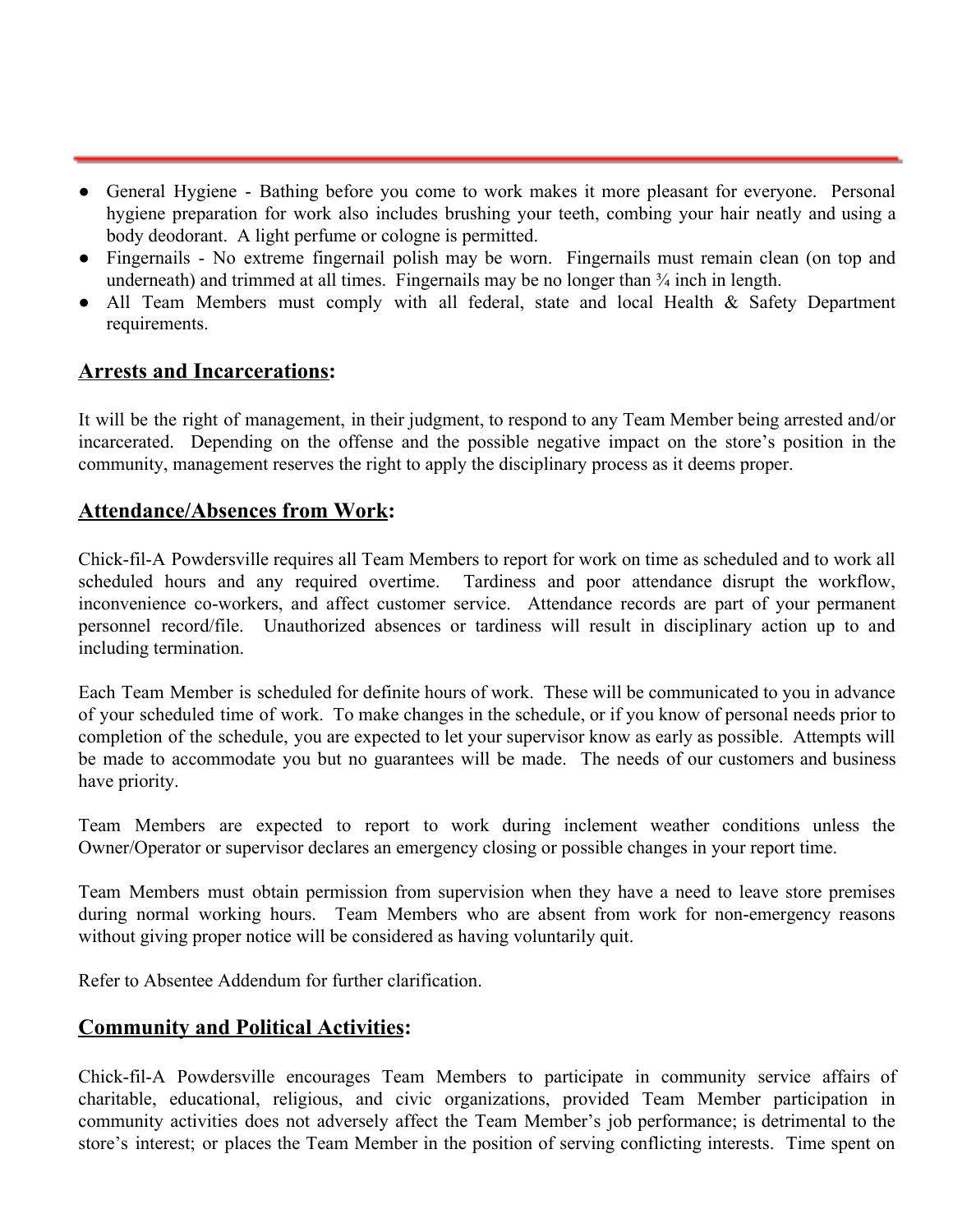community affairs, when not undertaken at the request of management, should be outside of the Team Member's regular work hours.

Chick-fil-A Powdersville reserves the right to identify certain community activities in which it wants to be represented and designate the Team Members it will sponsor for participation or membership. Designated Team Members will represent the company's interest in these circumstances. Time away from work for participation in these activities will be paid time.

## <span id="page-15-0"></span>**Confidentiality of the Store's Business Affairs:**

It is the policy of Chick-fil-A Powdersville that internal business affairs, particularly those of a confidential nature, are valuable assets just like tangible assets, and that all Team Members have a continuing obligation to protect both. Confidential information is not to be discussed with anyone outside of the store and only discussed within the store on a "need to know" basis. In addition, Team Members have a responsibility to avoid unnecessary disclosure of information that could inadvertently impact customer or supplier relations or aid competitors. All media inquiries and other inquiries of a general nature should be referred to the Owner/Operator.

## <span id="page-15-1"></span>**Conflicts of Interest:**

It is the policy of Chick-fil-A Powdersville to prohibit Team Members from engaging in any activity, practice, or act which conflicts with, or appears to conflict with the interests of the store, its customers, or its suppliers. Since it is impossible to describe all of the situations that may cause or give the appearance of a conflict of interest, the prohibitions included in this policy are not intended to be all-inclusive and only include some of the more clear-cut examples.

Team Members are expected to represent the store in a positive and ethical manner and have an obligation both to avoid conflicts of interest and to refer questions and concerns about potential conflicts to the Owner/Operator or other management personnel as deemed appropriate. Team Members are not to engage, directly or indirectly, either on or off the job, in any conduct that is disloyal, disruptive, competitive, or damaging to the store.

Team Members may not have any employment relationship while working for the store with any organization considered being a competitor. This includes serving as an advisor or consultant unless that activity is conducted as a representative of Chick-fil-A Powdersville.

### <span id="page-15-2"></span>**Customer Relations:**

It is the policy of Chick-fil-A Powdersville to be customer and service-oriented. "**The customer comes first**". Customers are our primary source of income and, therefore, the ultimate source of each Team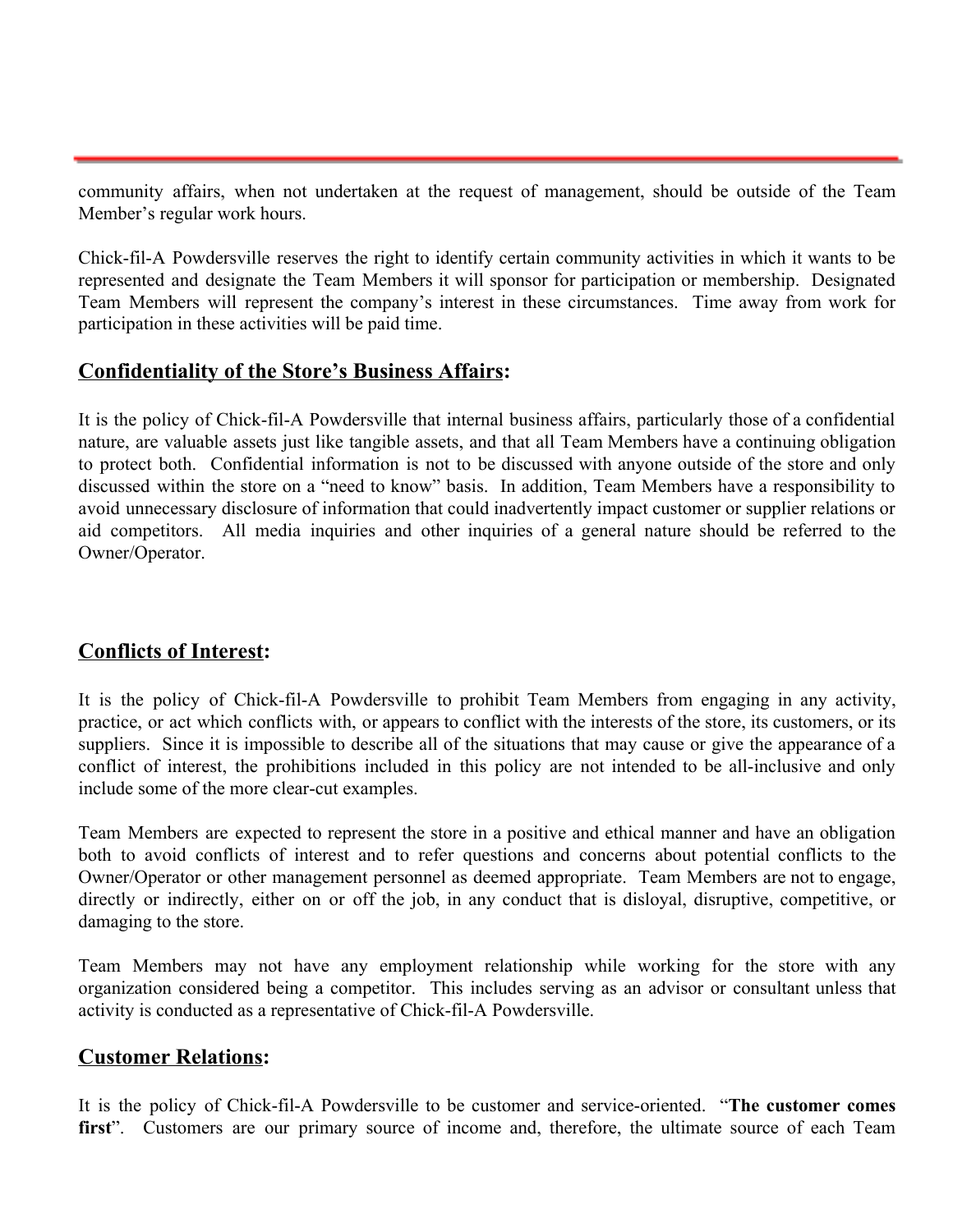Member's job security and income. Team Members are required to treat customers in a friendly, courteous and respectful manner at all times. Team Members also have an obligation to handle customer transactions in a prompt manner and to represent the store in a positive fashion. Whether you are speaking with a customer on the telephone or in person, please follow these customer-relations rules:

- If you know their name, address them by name (endeavor to learn customer's names).
- Identify yourself to them.
- Smile as you speak with our customers, even if talking on the phone (a smile can be sensed).
- Listen and concentrate on what they need/want.
- Either give them the assistance they need/want or get the help for them with a minimum of delay.
- Always be courteous and polite.
- Use specified Chick-fil-A greetings and salutations. e.g. Next Guest, My Pleasure

Team Members are responsible for handling customer complaints in an amiable manner and should never allow the issue to turn into an altercation. All customer complaints should be handled with the customer having the "benefit of the doubt." Always err on the side of compassion for the customer.

If you are unable to satisfactorily resolve a customer complaint, advise them that your Supervisor or Owner/Operator will contact them (you must complete the Operator Contact Form with the customer's name, address and telephone number and brief description of the issue), or they may contact your Supervisor or Owner/Operator at the store (give them the store telephone number and a specific time to call). Any inappropriate treatment of a customer by a Team Member will result in disciplinary action up to and including termination.

## <span id="page-16-0"></span>**Team Member Ethics and Integrity:**

It is necessary to conduct ourselves in a fair and ethical manner. This holds true in our dealings with each other as Team Members, with our vendors and our customers. Further, we expect ethical behavior to guide our business decisions. In addition, interpersonal relationships with each other should be guided and strongly influenced by ethical conduct. Honesty and integrity in statements, decisions and confidentiality must be obvious and evident. Any statement, basis for decision, or breach of confidentiality to the contrary will result in disciplinary action up to and including termination.

## <span id="page-16-1"></span>**Falsification of Records/Facts:**

Falsification can be considered not stating the truth, omission of important details and deception in statement. Such behavior will very possibly cause immediate termination, even after the employee has gone to work, or the event has passed.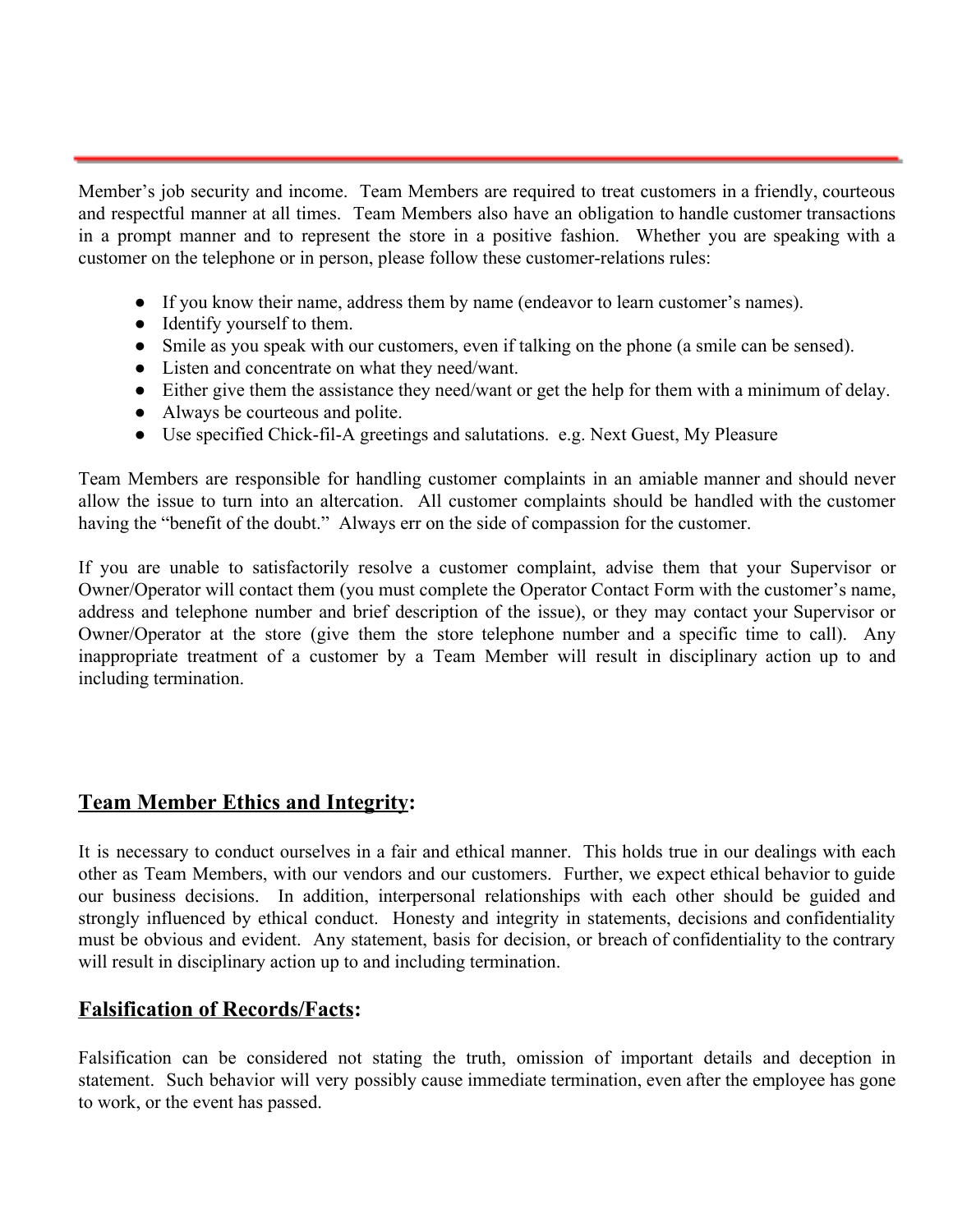## <span id="page-17-0"></span>**Gratuities, Gifts and Favors:**

In conjunction with our Ethics and Integrity Policy, we do not allow Team Members to accept tips, gifts or favors. Further, we do not make the same to our suppliers, customers or government employees/officials. Team Members should politely decline any offer of a tip, gift, favor, etc., and report any request for free products, services, swapping of products, etc. to their Supervisor or Owner/Operator immediately.

## <span id="page-17-1"></span>**Handguns/Firearms/Weapons:**

Chick-fil-A Powdersville prohibits Team Members from possessing or carrying weapons of any type on store property while on duty. This policy extends to vehicles and offices as well. Weapons include but are not limited to: handguns, shotguns, rifles, knives (other than those provided by Chick-fil-A Powdersville), clubs, ammunition and explosives. Failure to comply with this policy and its intent will result in disciplinary action up to and including termination.

### <span id="page-17-2"></span>**Insubordination:**

Willful disregard for instructions and/or reasonable directives by management, disobeying one's supervisor, committing actions that could negatively impact our service to customers, abusive language and/or actions toward a supervisor are examples of insubordination which will not be tolerated. Appropriate disciplinary action up to and including termination will result from acts of insubordination.

## <span id="page-17-3"></span>**Misconduct:**

Misconduct can occur by numerous miscellaneous unacceptable behaviors. The examples below are of conduct that is not permitted but is not an all-inclusive list of actions that will result in disciplinary action up to and including termination:

- Reporting to work under the influence of alcoholic beverages and/or illegal drugs and narcotics, and/or the use of or personal possession of alcoholic beverages and/or illegal drugs and narcotics on store premises and property.
- Using profanity, sexual or racial slurs, or other abusive language.
- Possession of firearms or other weapons in or on store property.
- Fighting or assault, as well as altercations, on/with a Team Member or customer.
- Insubordination or refusal to follow management's instructions concerning a job-related matter.
- Theft, destruction, defacement or misuse of store, customer or Team Member property.
- Theft of time, i.e. not working while on the job.
- Allowing non-employed friends or relatives to help with your work duties.
- Working off the clock.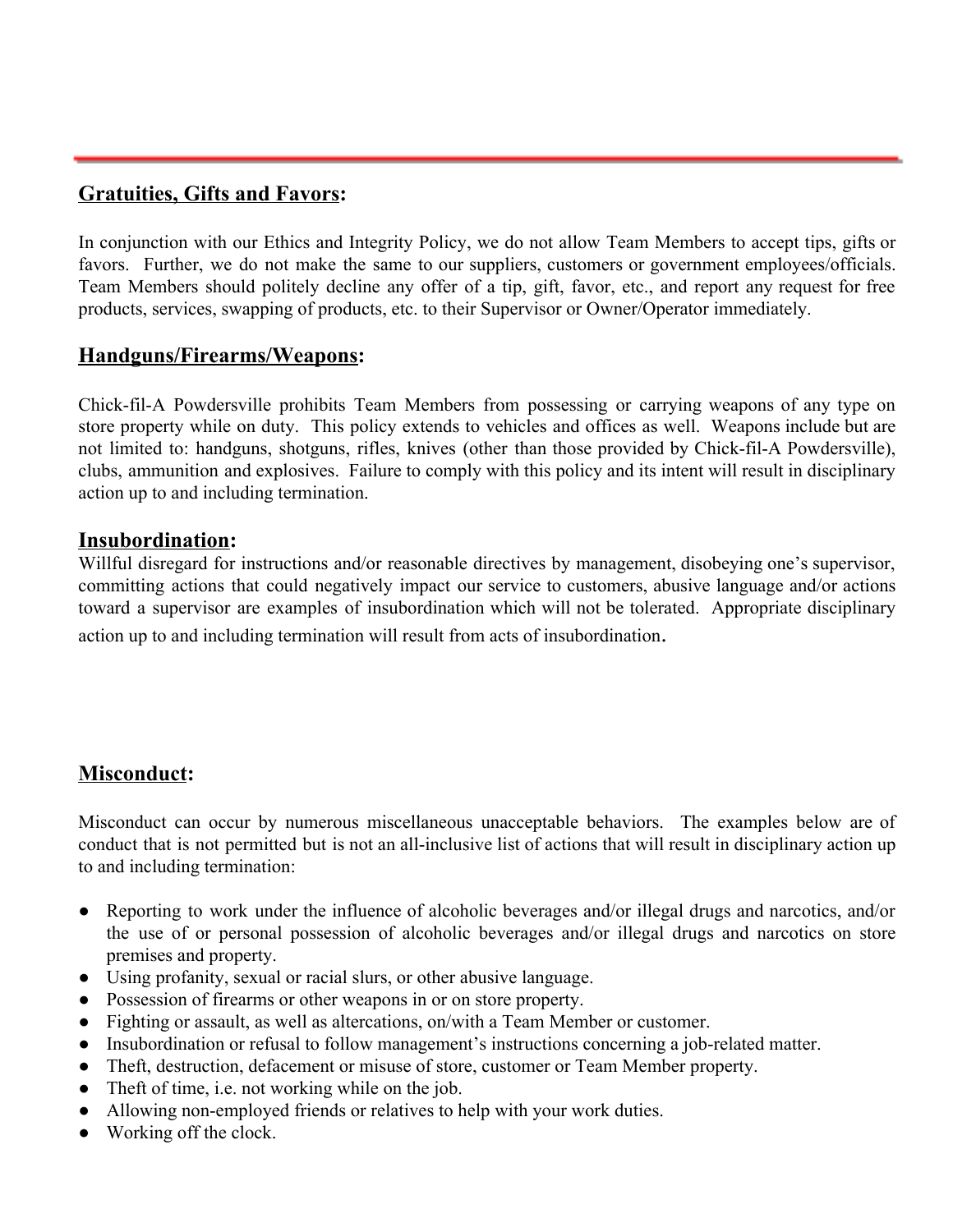- Consuming without first paying for, or giving away food or beverages or any store property/assets.
- Permitting or participating in lengthy visits or phone calls.
- Gambling on store property.
- Using any tobacco products on store property.
- Threatening or intimidating any member of management, Team Member, customer or vendor.
- Falsifying any store document, record or report.
- Failure to wear assigned safety equipment or failure to follow safety rules and policies.
- Not opening or closing at designated times when you are responsible for doing so.
- Engaging in any form of harassment (verbal, physical or sexual).
- Reporting to work in improper or inappropriate attire, or having an inappropriate personal appearance for work.
- Allowing non-employees behind sales counter.
- Reading or studying material that is not job related, or sleeping while on duty.
- Being behind sales counter out of proper, full uniform at any time.
- Clocking someone else in/out, or allowing someone to clock you in/out.
- Excessive absenteeism or tardiness
- Rudeness to customers, or refusal to provide service to a customer without valid cause.
- Participating in or initiating horseplay, pranks, practical jokes, etc. which may result in interference with customer service, injury to oneself or others.
- Any display of physical affection, whether privately or publicly noticeable, while on store property.

## <span id="page-18-0"></span>**Moonlighting/Outside Employment:**

It is the policy of Chick-fil-A Powdersville to allow Team Members to engage in outside work or hold other jobs, subject to certain restrictions as outlined below:

- Team Member's activities and conduct away from the job must not compete or conflict with the store's best interest, or adversely affect job performance and the ability to fulfill all job responsibilities. Team Members may not solicit or conduct any outside business during paid working time.
- Outside employment will not be considered an excuse for poor job performance, absenteeism, tardiness, leaving early, refusal to travel, or refusal to work overtime or different hours. If outside work activities cause or contribute to job-related problems, such employment must be discontinued; and if necessary, normal disciplinary procedures will be followed to deal with the specific problems.
- Team Members may not have any employment relationship while working for the store with any organization considered being a competitor. This includes serving as an advisor or consultant unless that activity is conducted as a representative of Chick-fil-A Powdersville.

## <span id="page-18-1"></span>**Outside Activities:**

Ordinarily we do not intervene in the private lives of our Team Members. However, should a conflict with a customer or an activity on a Team Member's part be of a nature that it could tarnish the image of our store or hurt our business position in the community, management reserves the right to enforce proper disciplinary action.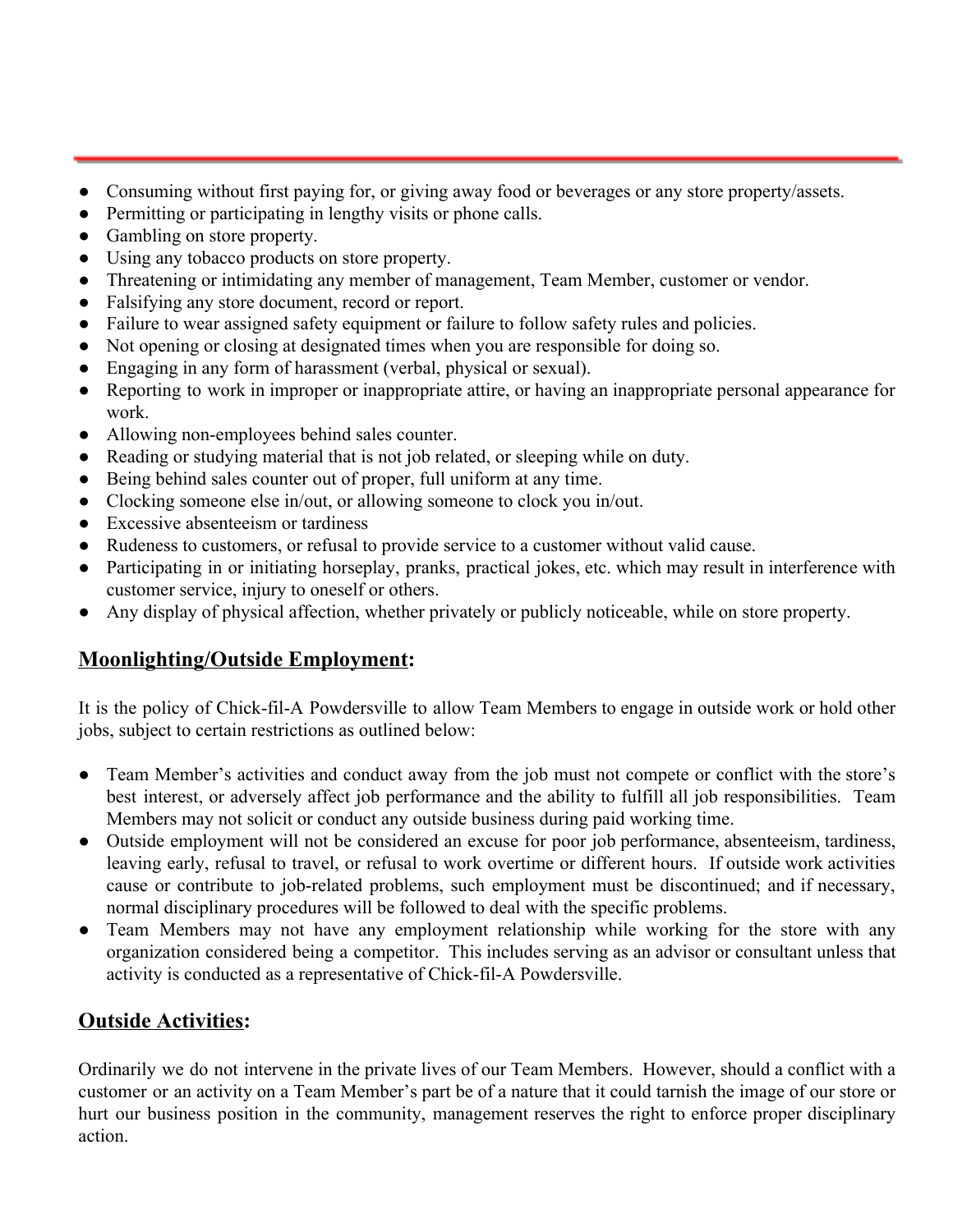## <span id="page-19-0"></span>**Parking:**

In order to provide our customers with easy access to the restaurant, all employees must park in the back of the store furthest away from store entrances, if available.

## <span id="page-19-1"></span>**Personal Telephone Calls & Visits:**

Participating in lengthy visits or phone calls is not permitted and any phone conversations and/or conversations with other personnel in the store must be stopped and full attention given to the customer. Phone conversations of a personal nature are not permitted unless in an emergency situation. Phone conversations of a business nature which are excessive will not be tolerated. Cellular phones are not allowed to be on Team Members while working.

## <span id="page-19-2"></span>**Solicitation:**

Solicitation is prohibited on the premises in public areas and the sales area. Additionally, we do not allow commercial solicitation during work time. Generally, we frown on outside solicitation in the workplace. At no time will outsiders be allowed to solicit on store property.

## <span id="page-19-3"></span>**Store Assets:**

It is the responsibility of all Team Members at all times to protect all store assets. In order to do so, Team Members are responsible for:

- Receiving the correct amount of money from customers.
- Returning the correct amount of change to customers.
- Paying immediately for any merchandise consumed, taken, or used for themselves, family or friends.
- Recording all sales accurately and appropriately per established store policies and procedures.
- Using and maintaining equipment in a safe, responsible manner.

Team Members who do not follow instructions or established store policies and procedures at all time when handling store assets are subject to repayment of losses caused by their actions and disciplinary action up to and including termination.

## <span id="page-19-4"></span>**Time Clock/Time Recording Policy:**

All Team Members, both hourly and salaried, will enter all hours worked on the register time clock. Your manager will demonstrate how to enter time on the register. The following rules and procedures will apply to the proper use of the register time clock and the time sheets: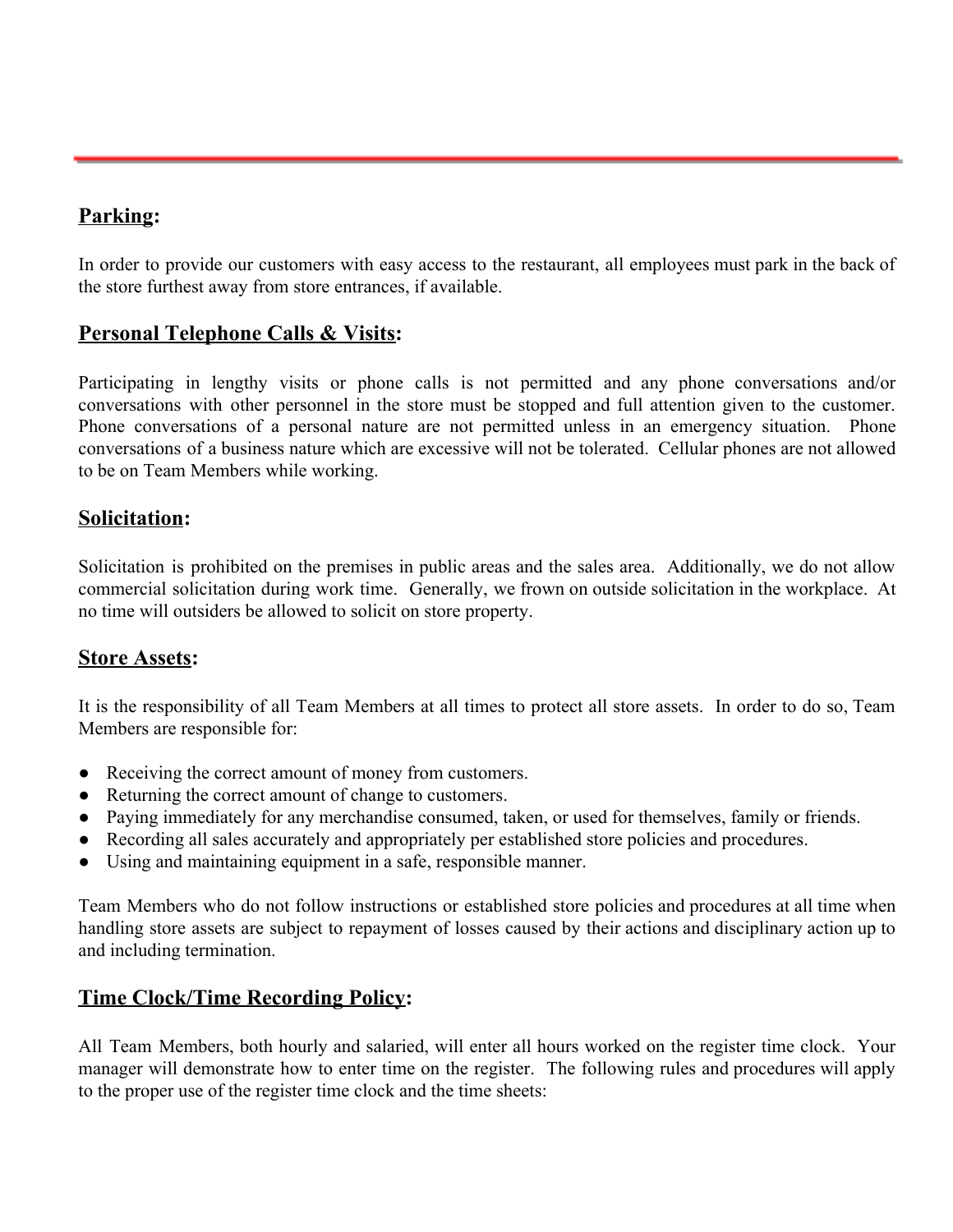- As scheduled, each Team Member will clock-in when ready to begin the shift and will clock-out immediately upon completion of the shift.
- Under no circumstances will hourly Team Members be asked to, or on their own, work "off the clock." Any time personnel are in the store performing store duties, they must be clocked-in. Each Team Member should enter his/her own time when clocking-in or out. Never clock-in or out for someone else or ask someone else to clock in or out for you. Team Members must report to management any request or encouragement by anyone to violate this policy.
- All store Team Members, including management, must clock-in and out on the register time clock each day they work for any reason. Failure by any Team Member to clock-in or out will prevent him/her from being paid for those hours worked but not recorded.
- Each Team Member must review his/her time sheet reflecting all hours worked. Any discrepancy found must be reported immediately to the Manager, General Manager or Owner/Operator. Failure to report any incorrectly recorded time will result in the Team Member being paid for only the time accurately recorded. Any errors brought to managements attention will be corrected as quickly as possible, often times requiring the correction to be made in the next payroll period. Each Team Member is responsible for reviewing his/her time after each shift.
- <span id="page-20-0"></span>● All Team Members must work the shift hours to which they have been assigned. Changes in the work schedule must have the approval of management.

## **Unacceptable Language and Gestures:**

In your working relations with customers and other Team Members, professional language, actions and behavior are expected to be used at all times. Abusive, obscene, profane, threatening or hostile language and gestures are unacceptable in the workplace.

## <span id="page-20-1"></span>**Use of Store Property:**

<span id="page-20-2"></span>Use of store property for purposes other than those related to your job at Chick-fil-A Powdersville is prohibited without your Owner/Operator's prior permission. Any property for which permission to use is granted must be returned immediately following its use. Any store property used for personal use that is damaged or destroyed may be the responsibility of the user to repair or replace. In such cases, Chick-fil-A Powdersville will assume no liability for any damage or injury which occurs.

## **SAFETY**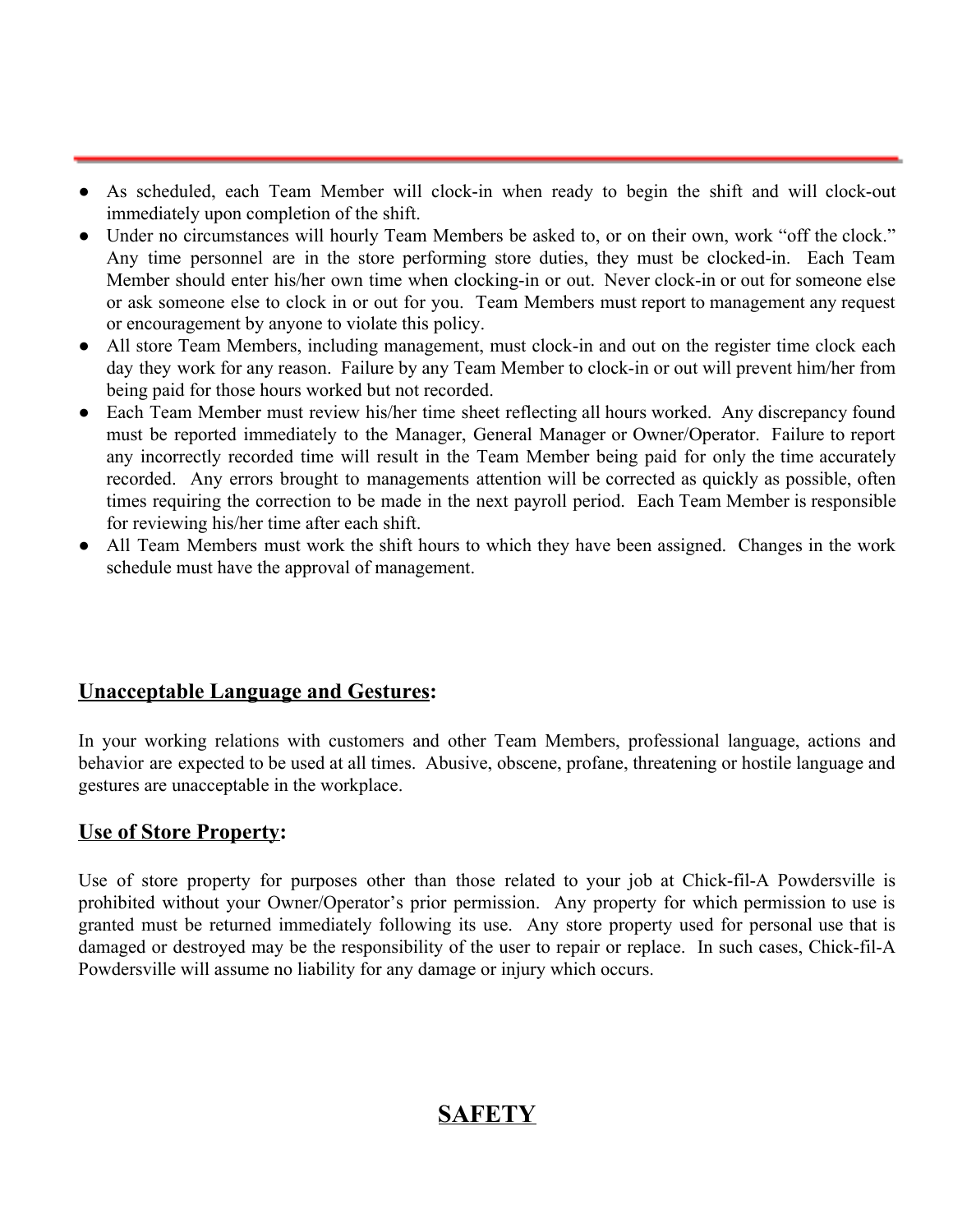Chick-fil-A Powdersville requires that all Team Members be fully committed to providing a safe and healthy environment for all Team Members and customers. You must constantly be alert to the two chief reasons accidents occur: **Hazardous Conditions** and **Unsafe Practices**.

Store safety is important to all Team Members because on-the-job accidents can mean lost wages, injury, or worse and our customers deserve a safe environment in which to shop. A safe work environment in the store does not happen by accident. It only happens when Team Members show the proper safety awareness, attitude, good judgment, knowledge and alertness.

Our Safety Program consists of training classes in safety, store safety meetings, regular safety inspections, legal reporting and filing, protective equipment, educational materials, suggestion and incentive programs. Unsafe actions by any Team Member which violates established safety practices will subject the individual to possible disciplinary action up to and including termination.

## <span id="page-21-0"></span>**Age Restrictive Laws:**

There are state and federal laws prohibiting individuals who are under the age of 18 from performing certain jobs. All Team Members who are under the age of 18 are responsible for following all age-restrictive laws, i.e., under no circumstances shall they perform any of the below listed job functions for which your age group is prohibited:

### **Ages 14 and 15:**

- When school is out (June 1<sup>st</sup> until Labor Day) can work during the period from 7 a.m. to 9 p.m., up to 8 hours per day and up to 40 hours per week.
- When school is in (Labor Day until June 1<sup>st</sup>) can work during the period from  $\frac{7 \text{ a.m. to } 7 \text{ p.m., up}}{2 \text{ m}}$ *to 3 hours per day* and up to 18 hours per week. If no school is scheduled, can work up to 8 hours per day and up to 40 hours per week. No one (including home school students) can work during public school hours.
- Can **not** do any work in walk-in freezer or refrigerator, except to briefly place or retrieve items.
- Can **not** cook foods, handle or change any hot cooking oils.
- Can **not** use a power driven outside pressure washer, power compactor, lawn mower or cutter.
- Can **not** put goods into or take goods out of trucks.
- Can **not** bake foods.
- Can **not** perform maintenance or repair of the store, machines or equipment.
- Can **not** do any work that involves the use of ladders or scaffolds.

### **Ages 17 and under:**

- Can **not** drive a car, truck or motorcycle for the employer.
- Can **not** ride in the back of a pick-up truck to assist pick-up or delivery for the employer.
- Can **not** work with a power driven food mixer or food cutter or operate a freight elevator.

## <span id="page-21-1"></span>**Alcohol & Drug Policy:**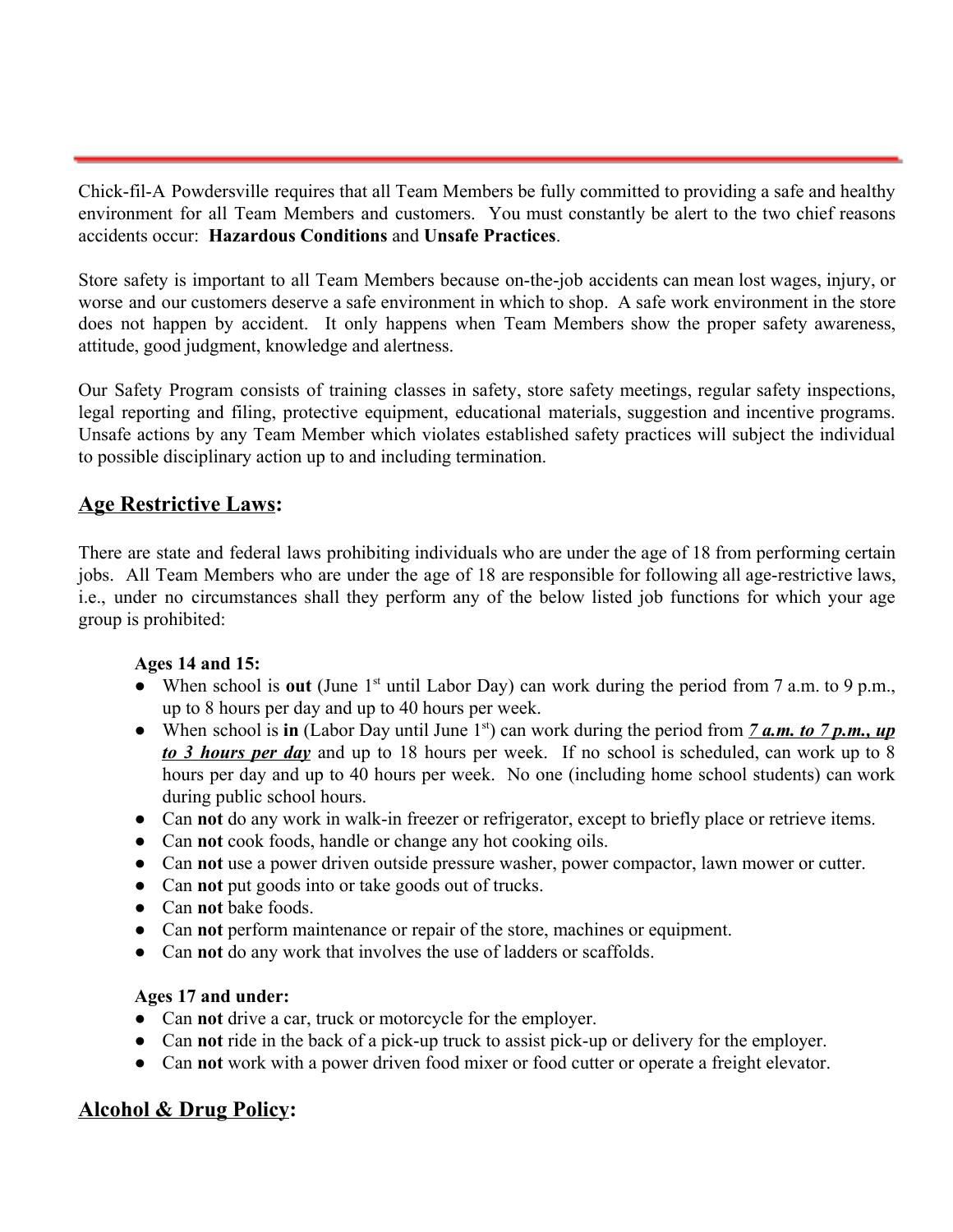To provide a safe work environment for Team Members and customers, Chick-fil-A Powdersville prohibits the illegal manufacture, use, distribution, possession, transportation, promotion, dispensing, storage, purchase or sale of drugs, drug paraphernalia or simulated drugs and the use of alcoholic beverages during working hours.

Team Members must not report for duty under the influence of any drug, alcoholic beverage, intoxicant or other substance, including legally prescribed drugs and medicines which will in any way affect work ability, alertness, coordination, response, or present a risk to the safety of others. Team Members possessing alcoholic beverages/illegal drugs on the property or working under the influence of alcohol/drugs will be terminated immediately.

The Owner/Operator for Chick-fil-A Powdersville reserves the right to conduct reasonable searches, investigations, and/or substance abuse screening for any of the above mentioned items. Searches may include all areas of store property and all personal areas/items on or within store property including, but not limited to, vehicles, lockers, desks, purses, jackets, lunch boxes, as well as personal searches along with the proper authorities. Failure to comply with this policy and its intent will result in disciplinary action up to and including termination.

## <span id="page-22-0"></span>**Chemicals and Hazardous Materials:**

Performance of work duties requires that Team Members come into contact with a variety of chemicals and cleansing agents. All Team Members should be familiar with their proper uses, potential hazards and instructions for emergency care.

Material Safety Data Sheets (MSDS) are available on all hazardous materials. These can be found in the notebook entitled "Material Safety Data Sheets (MSDS)" located in the break room. The Material Safety Data Sheets contain information on chemicals that we use in our work that you could be exposed to. You will be given instructions on how to use these chemicals safely and to avoid accidents with them. By following the instructions on proper labels and being cautious, it is unlikely that you will ever have a hazardous exposure incident.

However, should you be improperly exposed to a chemical, fumes or vapors, immediately alert others and your supervisor, and immediately look at the MSDS for instructions on how to respond to the material. The MSDS will show you how to handle the hazardous chemical exposure and to care for yourself or others.

## <span id="page-22-1"></span>**Team Member Injury & Illness at Work:**

All work-related injuries or illnesses, regardless of severity, must be reported immediately to management who will handle the required reports. We will assist you in getting proper medical attention. In the case of extreme emergencies, someone will get you to, or you should go, to the nearest emergency facility.

Our highest priority is to help anyone suffering an illness or injury to get the proper medical attention. By law, we may be required to maintain a record of your illness/injury and to document the facts involved in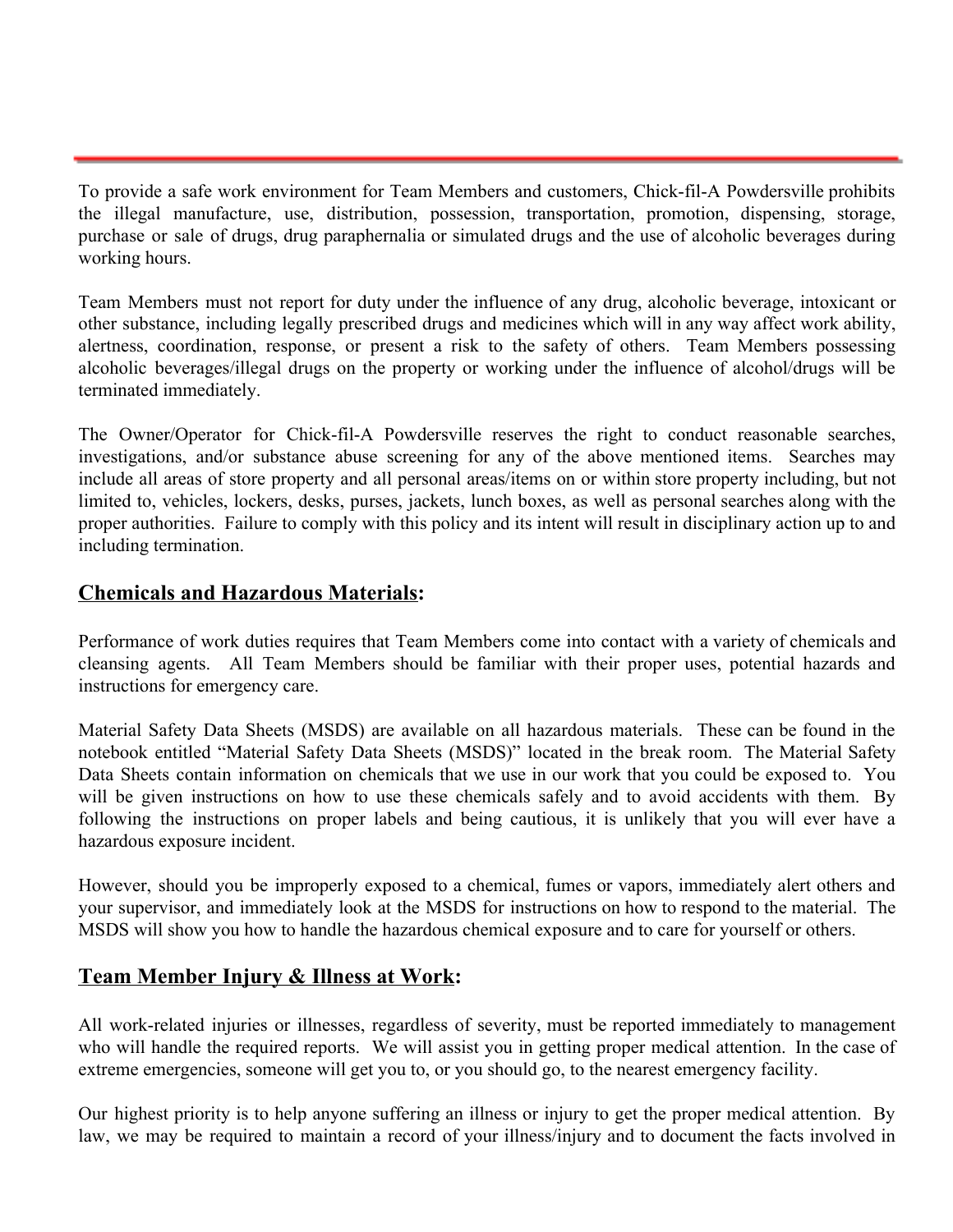your illness or injury. These records will be maintained confidentially in a file separate from your personnel file.

Management will be responsible for completing an Employee Injury Report. However, if any on the job injury or illness occurs, you must complete your portion of the Employee Injury Report form to assist your supervisor in making a final report.

## <span id="page-23-0"></span>**Fire Safety:**

In the event of an out of control fire, Team Members are expected to evacuate all Team Members and customers to a safe area and call the local fire department. Fires that cannot be contained or extinguished with available equipment will be left to the local fire department. Team Members will be given instruction on the location, proper use and maintenance of extinguishers.

Smoking (or use of any tobacco products) is prohibited in and on the premises of Chick-fil-A Powdersville. The prohibition of smoking in all areas is to ensure maximum protection, and comfort, to the general public, Team Members and store facilities. A Team Member violation of this policy may be subject to disciplinary action up to and including termination.

## <span id="page-23-1"></span>**Vehicle Requirements:**

Team Members who drive their own vehicle for store business reasons (deposit to bank, store-to-store transfer, catering, etc.) must have liability insurance and a valid driver's license. No one should drive a vehicle for store business while impaired through sickness, drugs, alcohol, etc. All vehicles driven for store business will be operated within all the state laws. When driving, follow the listed guidelines to insure safety: seat belts shall be utilized by all occupants at all times; obey the speed limit; drive defensively at all times; if conditions are unsafe - stop driving; and no vehicle shall be driven which has an obvious mechanical problem affecting the performance of the vehicle and/or the safety of its occupants.

## <span id="page-23-2"></span>**Work Area Safety:**

The following practices are required to ensure a safe, clean and orderly work environment:

- Always wear the appropriate protective equipment (back belt, slip-resistant shoes, etc.) when required.
- Keep First Aid kits available and supplied. (Be knowledgeable of their contents and uses). When you see that kits and/or supplies need to be updated, discuss with your manager.
- Complete your task by cleaning up and disposing of waste.
- Clean up what you spill, pick up what you drop, close what you open, move back what you move, repair (or have repaired) what you notice broken.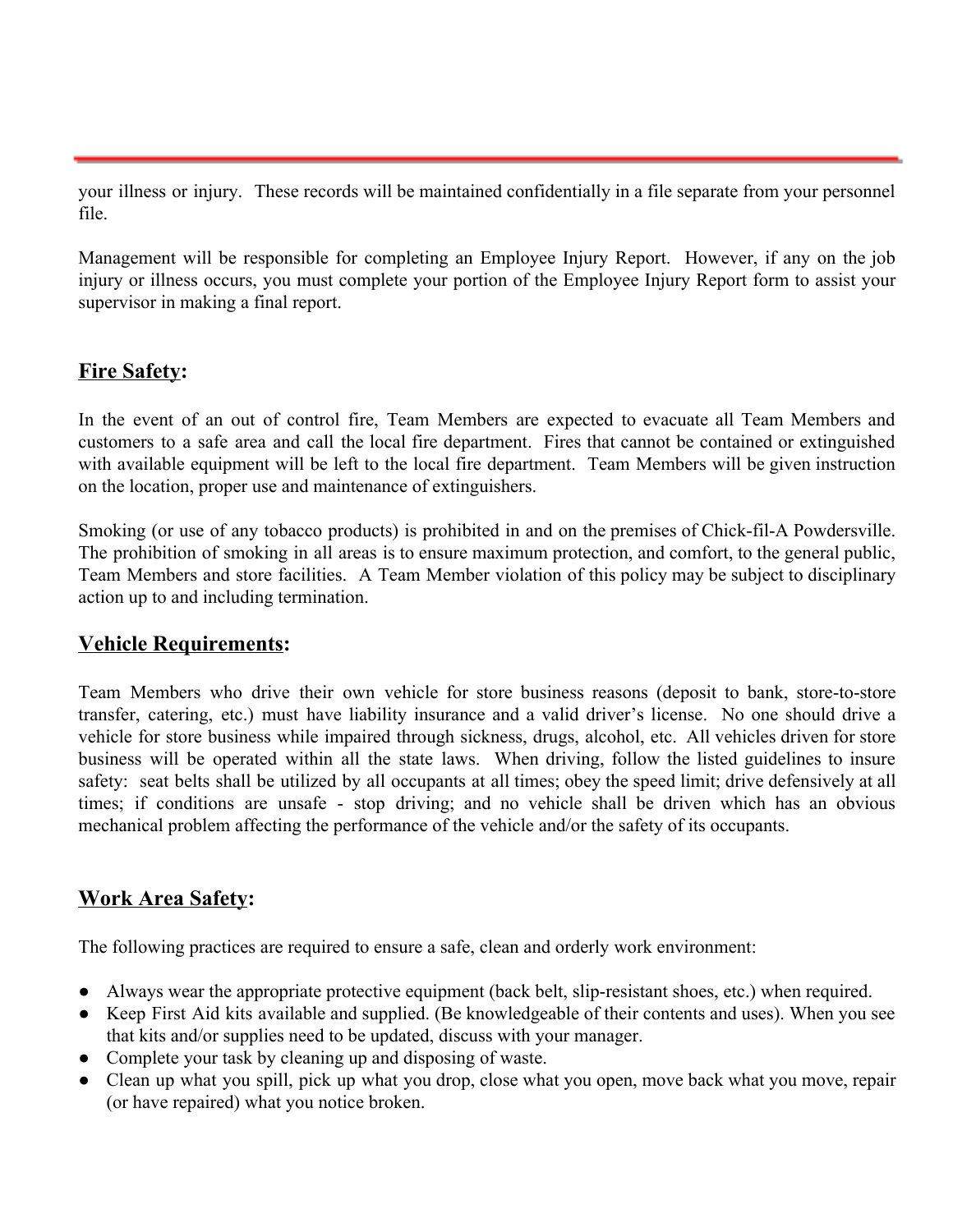- Keep floors and aisles clean and dry. Use "wet floor" signs when mopping or whenever the floors are wet. Do not leave "wet floor" signs up when the floor is dry. Mop in one small area (10' x 10') at a time.
- Clean up oil spills in the parking lot immediately. Promptly remove any tripping obstacles.
- Extension cords are to be used for temporary functions, work duties, etc. Never use extension cords permanently or in ceilings. When in use, make sure the cords are not placed as to be a tripping hazard.
- Store equipment properly to prevent tripping.
- Clearly mark tripping hazards and holes in the asphalt until maintenance can get them repaired. Report them immediately to management.
- Properly segregate, mark, and store all chemicals and flammable materials.
- Check all ladders before using. DO NOT use a defective ladder under any circumstance.
- DO NOT use crates, shelves, cartons, homemade ladders or any other object in place of our approved ladders or stools. Use of the items in place of ladders will result in disciplinary action up to and including termination.
- Set straight ladders at a distance from the wall <sup>1</sup>/<sub>4</sub> the height. Secure it at the top or have someone hold it steady.
- Do not use metal ladders while working on electrical equipment.
- One person on a ladder at a time.
- Keep your body straight on the ladder; do not lean to the sides.
- Never stand on the top step of a ladder.
- Do not carry heavy objects up or down the ladder. Pass them to someone else.
- Lift properly, according to your training instructions. Get help with heavy or bulky objects.
- Follow all age restrictive laws and policies.
- Do not overload handcarts.
- Keep only approved chemicals in spray bottles, and keep them properly labeled. Never mix chemicals or use chemicals from an unlabeled container.
- Use, clean and maintain all equipment properly.
- Be aware of your surroundings at all times.
- Watch out for each other. Work in teams.
- Remain knowledgeable of and follow all safety practices and policies.

## **SECURITY**

<span id="page-24-0"></span>The security of all customers and Team Members is a top priority at all times. Security risks are real and must constantly be addressed to avoid harm to people and assets. Chick-fil-A Powdersville has developed specific policies and procedures which must be followed at all times by all Team Members to ensure a safe and secure working environment. Failure to do so will result in disciplinary action up to and including termination of employment.

Our Security Plan encompasses many topics, which are categorized as either a Crisis Level I (fire, robbery, natural disaster, workplace violence, etc.) or a Crisis Level II (standard security issues, cash handling,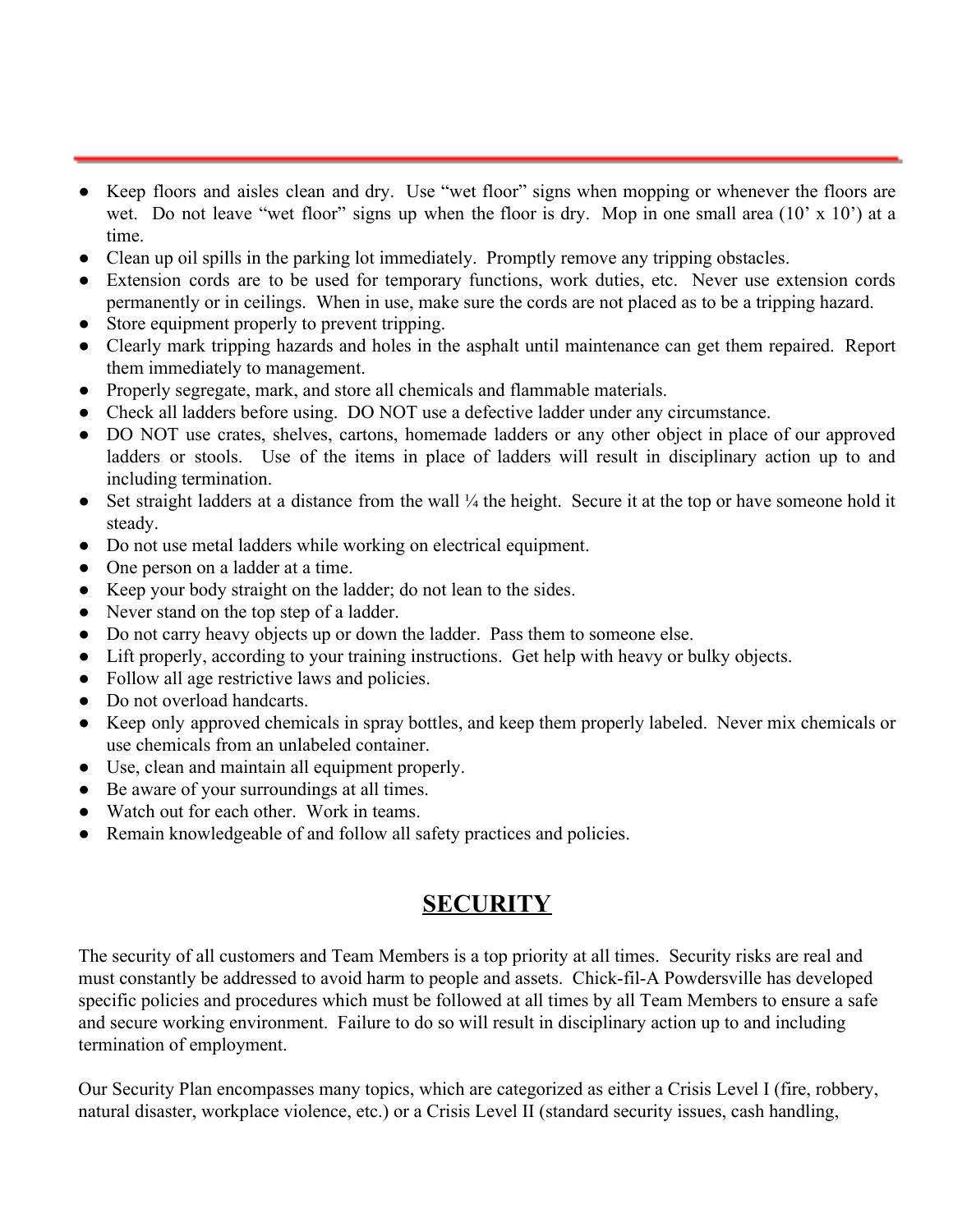inventory controls, vandalism, injury, theft, threats, etc.). Team Members must remain fully aware of all security-related policies and procedures and their specific, individual action plans.

You will be trained on what to do, how to act, which information to gather and record, who to contact, when to react, etc. for most types of security issues. It will be this training, once learned, that will help you both avoid potential breaches of security and protect yourself and others should one occur. Take your training very seriously. Since most security breaches are unexpected, your knowledge and understanding of all security practices is paramount to your safety and the safety of others, as well as the protection of all store assets. Our goal and expectation is zero security occurrences.

Refer to the store Security Notebook during and after training for security related policies, procedures and forms to be used.

## **COMPENSATION AND BENEFITS**

<span id="page-25-0"></span>Listed below is a brief explanation of benefits provided to you. Please be advised the benefit information provided in this handbook is not a detailed explanation of each benefit. There may be more detailed explanations of these benefits in separate documents governing a specific benefit. Be advised that any plan document describing a specific benefit(s) will always overrule any statements in this handbook where there may be conflicting statements or concepts.

During employment, credit for some benefits may accrue based on the number of weeks worked, hours per week worked, and/or other possible considerations. However, Team Members are not eligible to use, take or be paid for the accrual of any benefits until completion of the designated requirements in accordance with each particular benefit.

**Bonuses:** Additional pay and bonuses may be paid at the discretion of the Operator.

### **Breaks:**

**If you take a break, it must 30 MINUTES or LONGER, regardless of the situation (DO NOT CLOCK BACK IN TO WORK UNTIL 30 MINUTES HAS EXPIRED ON THE REGISTER).** We recognize that Team Members work better and enjoy their work more when they are rested and refreshed. Your manager may authorize short paid rest periods from time to time as work schedules and periods of business activity permit. If your manager authorizes a short rest period, she/he will advise you when it is to be taken. In addition to any authorized short rest periods, **if you are scheduled for at least six hours you will receive a thirty minute unpaid break**. If you are scheduled to work for more than eight hours you will receive an additional ten minutes every two hours.

For procedural and health purposes some of the Break Requirements for Team Members are: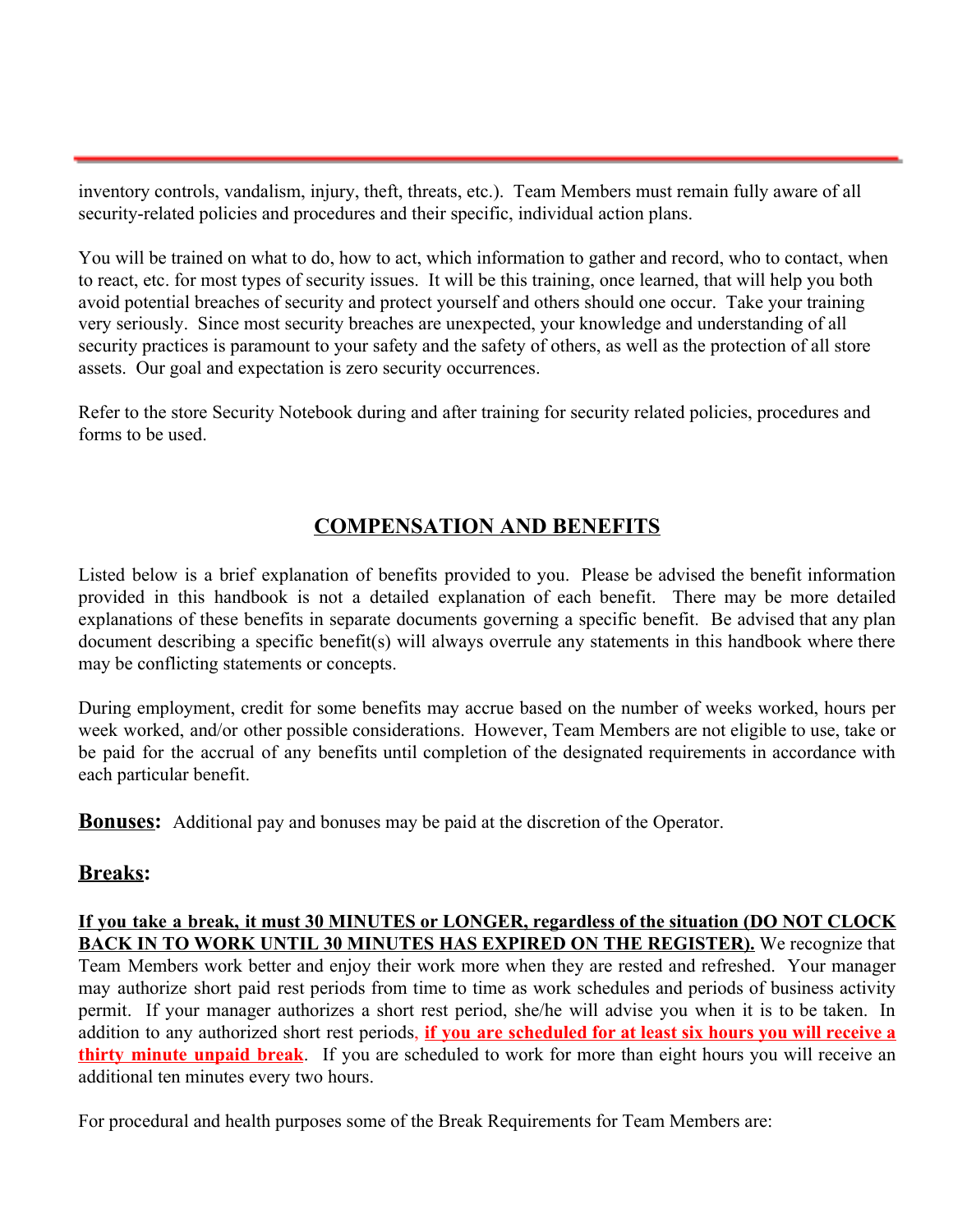- You must clock out/in for all breaks.
- All breaks will be given by the Team Leader on duty or management to make sure that the necessary number of Team Members is on duty at all times.
- Your break time starts when you leave your work assignment to go on your break, not when food, if any, is ordered.
- Food must be paid for before consumption and ordered from the front of the counter just as a customer orders. When on a break, food should not be eaten in the dining room. A break room is provided where you can eat when on the premises.
- Unfinished food cannot be saved to take off the store property.
- Out of courtesy to other Team Members and to maintain a clean, safe environment, clean-up in the break room before ending your break.
- Also, food or store beverages are not to be consumed by Team Members while performing their work assignments. Water will be provided for you to drink.
- Upon returning from a break and after clocking in, report back to the Team Leader or management on duty for your job assignment.
- You must wash your hands thoroughly before returning from your break.

## <span id="page-26-0"></span>**Food Discount during Break:**

You will be allowed one discounted (50% of total price) meal up to the value of \$6.750 per work day schedule with no minimum hours required in order to a receive discounted meal.

MISC: Drinks are free at all times but you **must** use a personal cup instead of the traditional Chick-fil-A paper cups in order to reduce paper cost.

## <span id="page-26-1"></span>**College Scholarship:**

Chick-fil-A, Inc., under the Leadership Scholarship Program, offers \$1000 scholarships to qualified restaurant Team Members who complete their high school education and are accepted into college; are active in their schools and communities; and demonstrate a solid work ethic, strong leadership abilities, good teamwork skills, and a desire to succeed. The S. Truett Cathy Scholar Award, an additional \$1000 scholarship, is also awarded to selected Leadership Scholarship winners. More than \$16 million has been awarded since 1973 by Chick-fil-A, Inc. See the scholarship brochure or contact Chick-fil-A, Inc. for details.

## <span id="page-26-2"></span>**Family Medical Leave Act:**

Under the Family medical Leave Act (FMLA), employees are eligible for up to 12 weeks of unpaid, job protected leave for certain family and medical reasons during any 12 month period. A 12-month period is defined as a rolling 12-month period measured backward from the date of leave.

Team Members are eligible if they have worked for at least one year for Chick-fil-A Powdersville and have worked for at least 1,250 hours over the previous 12 month period prior to the date leave commences.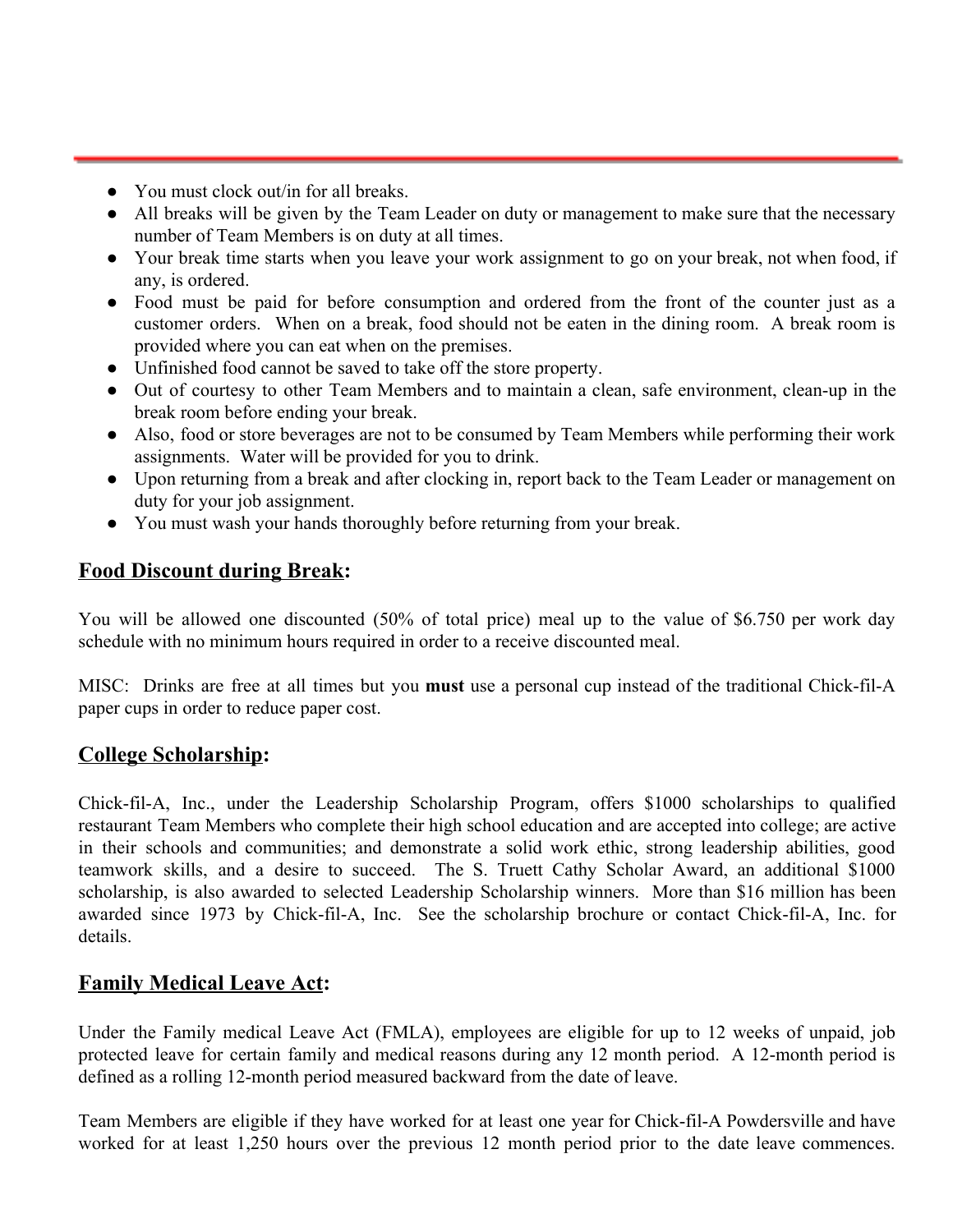Leaves under the act are available for birth of a child of the employee and to care for the child; placement of a child with the employee for adoption or foster care; to care for a spouse, child or parent of the employee due to a serious health condition; an employee's serious health condition that prevents the employee from performing the functions of the job.

Vacation time, which the Team Member has available at the time the leave begins, will be paid up to either the maximum vacation days available or the length of the Family Medical Leave taken, whichever occurs first. Any remaining portion of Family Medical Leave taken after vacation pay runs out will be unpaid.

Team Members are required to give 30 days written notice if the reason for the leave is "foreseeable". Leave time used under the vacation time policy will run concurrently with any unpaid leave provided by the Family Medical Leave Act.

Certification (documentation) is required for all leaves under the FMLA. Team Members returning to work after a leave for a personal serious health condition must provide the Owner/Operator with a written physician's release to return to work on the Chick-fil-A Powdersville Employee Release to Work Form.

## <span id="page-27-0"></span>**Health Insurance:**

Health insurance is available for all Team Members who become eligible for their particular plan:

- For salaried, manager positions, employee and dependent health insurance is available through BlueCross BlueShield through payroll deduction. BlueCross BlueShield is a Preferred Provider Organization (PPO) and it includes, among other items; doctor visits, hospitalization, drug discounts, vision discounts and dental benefits.
- For all part-time and full-time hourly employees, employee and dependent coverage is available through Starbridge Sickness & Accident Plan. This plan provides two (2) options of medical coverage and can be payroll deducted.

See the Owner/Operator for details about your particular plan, its costs to you, and your eligibility requirements.

## <span id="page-27-1"></span>**Holidays:**

Chick-fil-A will be open for business every day except Sundays, Christmas Day and Thanksgiving Day.

## <span id="page-27-2"></span>**Military Leave:**

A military leave of absence will be granted to any employee who is not considered a temporary employee, or is not in a temporary position, who enlists, is inducted, or is recalled to active duty in the Armed Forces of the United States for a period of up to four (4) years (plus any involuntary extension for not more than one (1) year). In addition, any employee who is a member of a Reserve component of the Armed Forces or the National Guard who must leave employment to perform active duty for training, or inactive duty for training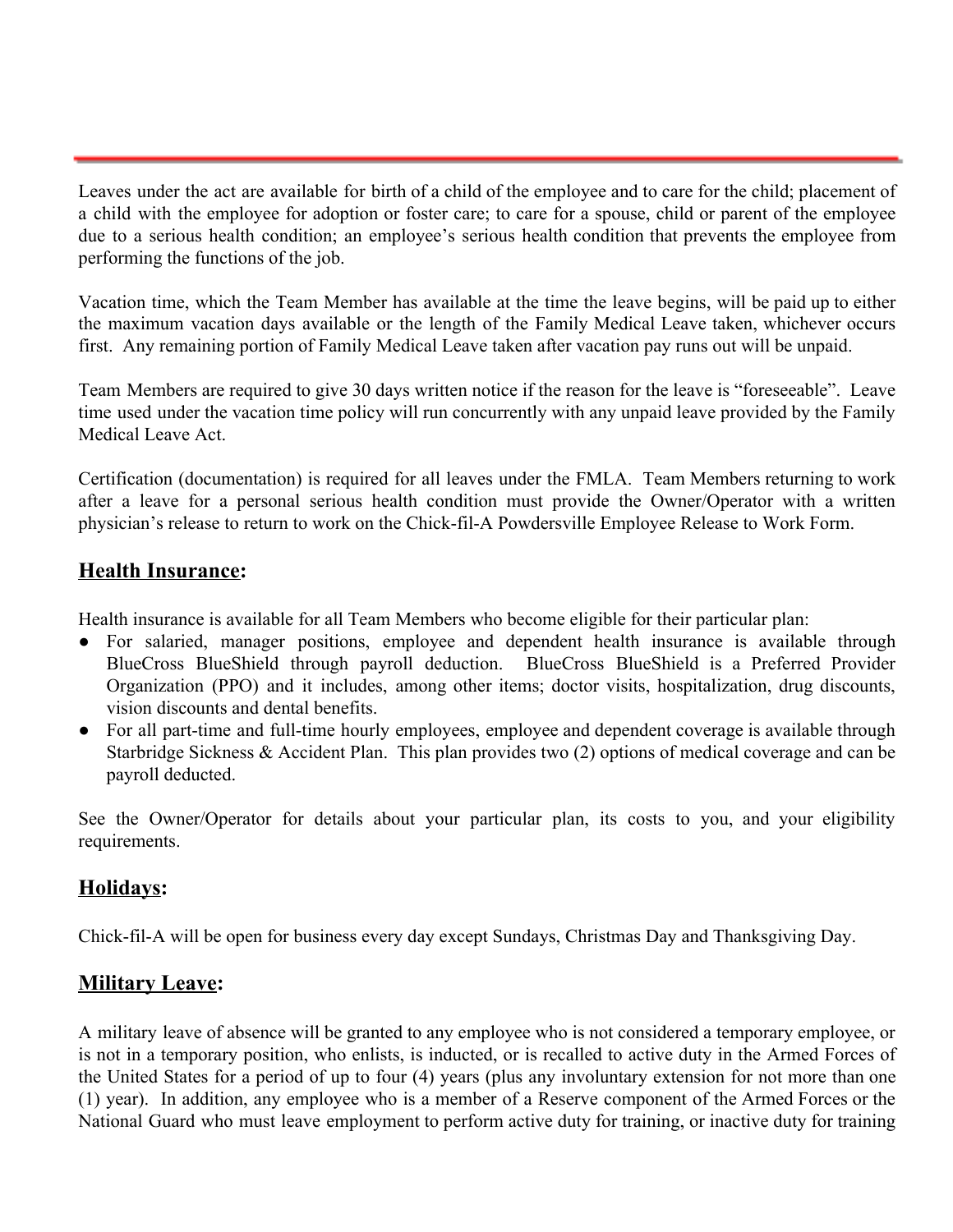for less than three (3) months, will be granted a military leave of absence upon request provided he/she gives adequate notice.

Chick-fil-A Powdersville will reinstate employees who satisfactorily complete his/her military training and service to his/her previous position or to a position of like status, and pay, if still qualified to perform the duties of his/her former position or if able to become re-qualified with reasonable effort or accommodation. After satisfactory completion of military obligation, employees must apply for re-employment within ninety (90) days after being released from duty in order for this paragraph to apply. Documentation of military training or service will be required.

## <span id="page-28-0"></span>**Pay Classifications:**

For pay and benefits purposes, all employees are classified as full-time or part-time employees. Any employee who averages 30 or more hours per week throughout the year will be considered full-time. Any employee averaging less than 30 hours per week will be considered part-time.

As required by Federal Wage and Hour Laws, every employee is classified as either exempt or non-exempt. An exempt employee is one in a salaried position of managerial, administrative or professional nature. Exempt employees are not paid overtime. A non-exempt employee is usually in an hourly paid position of a service, clerical or technical or nature. Non-exempt employees are eligible for overtime pay whenever they work over 40 hours in a calendar week.

## <span id="page-28-1"></span>**Pay Policies:**

Listed below are key pay policies of Chick-fil-A Powdersville:

- We are an equal pay employer. We will not discriminate in pay policy and amounts on the basis of age, religion, color, sex, gender, national origin or disability.
- All Team Members are paid by check on a bi-weekly basis. Pay periods begin at 12:01 a.m. on Mondays and end at 12:00 midnight on Saturdays, every other week.
- The officially scheduled payday for all Team Members is the following Friday after each pay period for hours worked during the preceding two workweeks.
- Paychecks will be made available at the store for delivery **to you in person by 2:00 p.m. on FRIDAY**.
- **No one other than yourself will be given your paycheck without producing a written, signed statement by you, naming them and instructing us to give them your paycheck.** This should be done only when unavoidable.
- Team Members who discover a mistake in their paycheck should notify the Manager, General Manager or Owner/Operator immediately. Team Members who lose their paychecks or have it stolen should report it immediately to management.
- Team Member pay is a confidential matter. All Team Members are prohibited from discussing past, current and future pay with others. If you have any questions about pay rates, contact the General Manager or Owner/ Operator.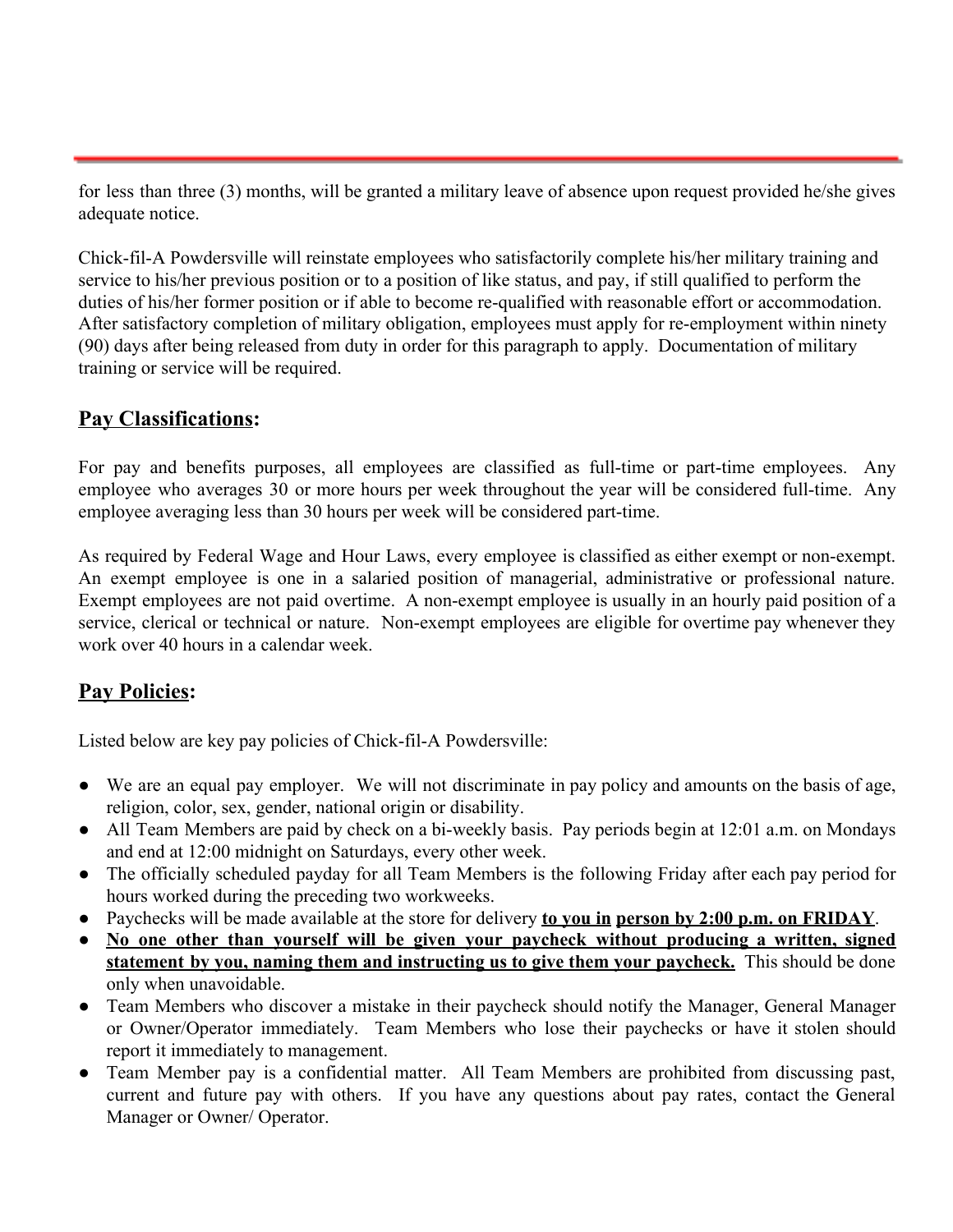- Some jobs receive additional pay. These various differentials and extra amounts are determined on a "need" basis to recruit and retain Team Members for these designated positions. These differentials may be modified, increased, decreased or eliminated by management as the need for them changes.
- All records for payment of wages are important documents. You will be asked to complete certain records involving your pay. Accurate and timely completion is expected to assist us to legally maintain the required records. Your help and compliance is appreciated.
- Certain deductions from your pay will automatically and routinely be withheld. These withholdings are: FICA and Federal Income Tax. Other payments that may be deducted from your pay are: legally required garnishments, insurance payments, accounts receivable owed to the business, uniforms, or others that may become official deductions as approved by the Team Member and the General Manager or Owner/Operator.
- For non-exempt employees, any hours worked over forty (40) in a calendar week will be paid as overtime at one and one-half times your hourly rate for that pay period. While overtime hours are not routinely scheduled for non-exempt employees, it is to be understood that you may occasionally be required to work additional time in excess of our normally scheduled hours - other approved commitments notwithstanding.
- Team Members can not receive payroll checks in advance of the end of the pay period or check disbursement time.
- Payroll checks can not be cashed in the restaurant.
- No cash advances against future paychecks will be given.

## <span id="page-29-0"></span>**Personnel Records:**

Each Team Member shall have reasonable access to their personnel file. All personnel records and files are the property of Chick-fil-A Powdersville. You may see your file after making an appointment with the General Manager or Owner/Operator for a reasonable time during normal working hours, and you will be allowed to review it only in the presence of the General Manager or Owner/Operator. Non-employees of Chick-fil-A Powdersville will not be allowed access to your personnel records. Information in your personnel file will only be released by legally required release orders, or by your written permission.

Each Team Member is required to ensure the following information is always current; official name, address, marital status, telephone number and information on your dependents (if required). Should any of the above listed information change, please inform your Manager, General Manager or Owner/ Operator.

## <span id="page-29-1"></span>**Pay Raises:**

Increases in your salary or hourly wage will be considered based upon:

- Your satisfactory completion of each phase of training, and
- Merit, including performance and attitude.

Raises, therefore, will vary from Team Member to Team Member as training, performance and attitudes vary. All Team Members should keep their pay rate and raises confidential.